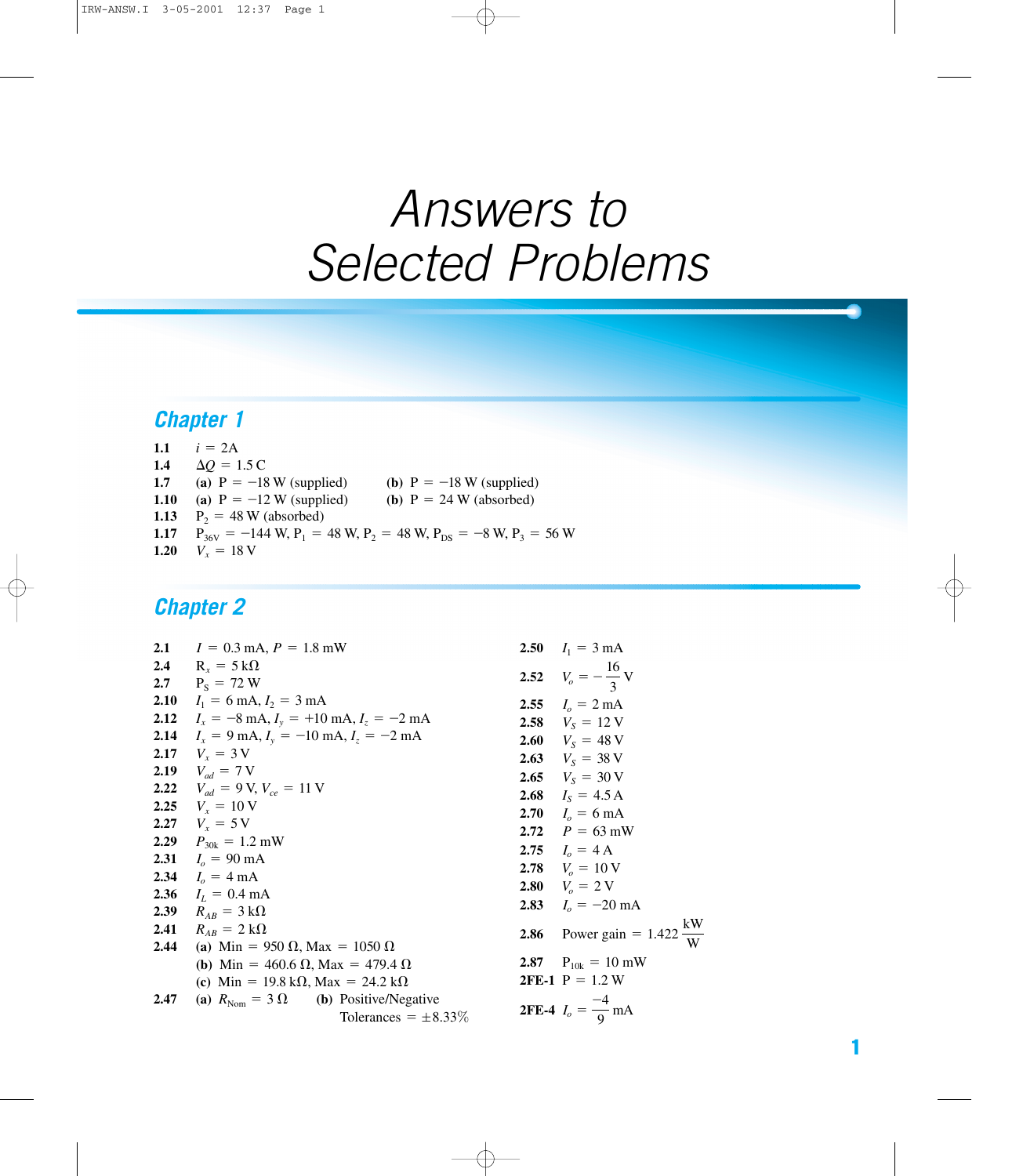# *Chapter 3*

| 3.1 | $I_0 = 1$ mA                                   | 3.47 $I_0 = 7 \text{ mA}$           |
|-----|------------------------------------------------|-------------------------------------|
|     | 3.3 $V_2 = 22$ V                               | 3.50 $Io = 5.2$ mA                  |
|     | 3.5 $Io = 0.6$ mA                              | 3.53 $I_0 = 0.4 \text{ mA}$         |
|     | 3.8 $Io = 1.25 \text{ mA}$                     |                                     |
|     | 3.10 $I_0 = 2 \text{ mA}, I_1 = -6 \text{ mA}$ | 3.56 $V_o = 6$ V                    |
|     | 3.13 $I_0 = -1$ mA                             | 3.59 $V_o = \frac{8}{5}V$           |
|     |                                                |                                     |
|     | 3.15 $V_o = \frac{-5}{6}V$                     | 3.62 $V_o = 3 \text{ V}$            |
|     | 3.18 $Ia = -1.5$ mA                            | 3.65 $V_o = 6 \text{ V}$            |
|     | 3.21 $V_0 = 2$ V                               |                                     |
|     | 3.24 $Io = -4.8$ mA                            | 3.68 $V_o = \frac{-7}{8}V$          |
|     | 3.27 $Vo = 4.36 V$                             |                                     |
|     | 3.30 $Io = 1.5$ mA                             | 3.70 $V_o = -5$ V                   |
|     | 3.33 $V_o = \frac{4}{3}V$                      | 3.73 $\frac{V_o}{i_o} = -1$         |
|     | 3.36 $Io = -0.4$ mA                            |                                     |
|     | 3.39 $V_0 = 32.25 \text{ V}$                   | <b>3FE-1</b> $V_o = \frac{10}{3} V$ |
|     | 3.42 $V_o = 4$ V                               |                                     |
|     |                                                | <b>3FE-4</b> $V_a = -3.27$ V        |
|     | 3.44 $V_o = \frac{4}{3}V$                      | <b>3FE-6</b> $V_0 = 6$ V            |

| 4.1 $I_o = \frac{8}{7} \text{ mA}$   | 4.39 $V_o = \frac{8}{5}V$                              |
|--------------------------------------|--------------------------------------------------------|
| 4.3 $V_o = 0.75 \text{ V}$           | 4.42 $I_o = 2 \text{ mA}$                              |
| 4.5 $I_o = \frac{-16}{5} \text{ mA}$ | 4.44 $I_o = 1.25 \text{ mA}$                           |
| 4.8 $V_o = -4.25 \text{ V}$          | 4.47 $V_o = 1.55$ V<br>4.50 $R_{AB} = 1 k\Omega$       |
| 4.10 $I_0 = 2.4 \text{ mA}$          | 4.52 $V_a = -6$ V                                      |
| 4.12 $Io = 0.5$ mA                   | 4.55 $Io = 5.71 \text{ mA}$                            |
| 4.15 $Io = 0.4$ mA                   | 4.58 $V_0 = 0.43$ V                                    |
| 4.18 $V_o = 10.5 \text{ V}$          | 4.61 $V_o = 2.18 \text{ V}$                            |
| 4.21 $V_o = 2$ V                     | 4.64 $I_o = 1.2 \text{ mA}$                            |
| 4.24 $I_o = \frac{-7}{5}$ mA         | 4.67 $Vo = 258$ mV                                     |
| 4.27 $I_o = -1$ mA                   | 4.70 $R_L = 2 k\Omega$ , $P_L = 12.5$ mW               |
| 4.29 $I_o = -0.2$ mA                 | <b>4.72</b> $R_L = 6k\Omega$ , $P_L = \frac{25}{6} mW$ |
| 4.31 $I_o = 0.67 \text{ mA}$         | 4.75 $V_o = 2$ V                                       |
| 4.33 $V_o = 4.8 \text{ V}$           | <b>4FE-1</b> $P_L = 8$ mW                              |
| 4.36 $V_0 = 8 \text{ V}$             | 4FE-3 $R_I = 12.92 \Omega$                             |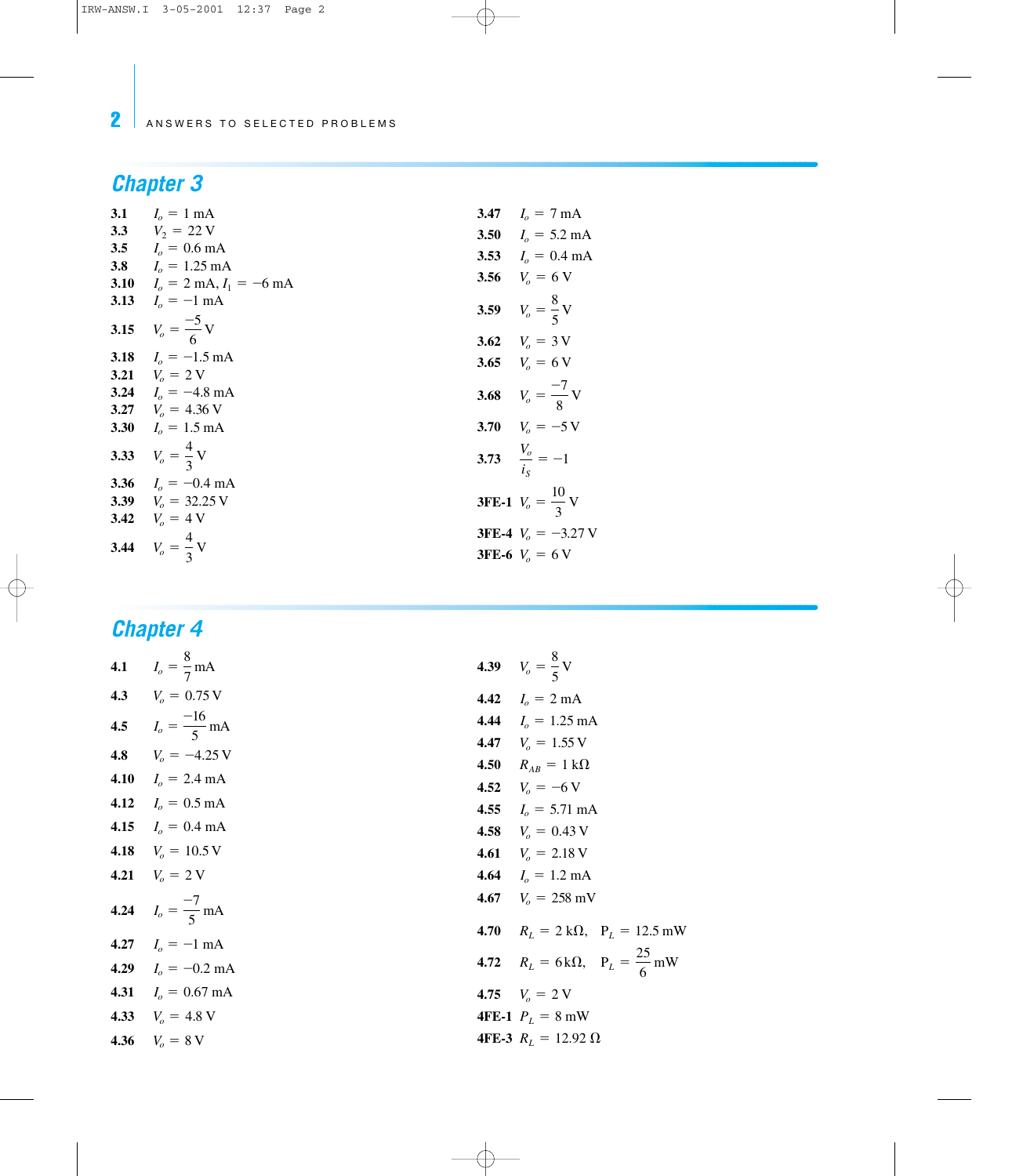### *Chapter 5*

- **5.1**  $v(t=4)=40$  V 5.3  $C = 120 \mu F$ **5.5**  $i(t) = \pm 2.92 \cos 377t$  A
- 
- **5.7** (a)  $i(t) = 4.52 \cos 377t$  A
- **(b)**  $w(t) = 360 \sin (754t 90^\circ)$  mJ **5.9**  $v(t) = 100t \text{ V}$   $0 \le t \le 2 \text{ ms}$  $= 0.2 \text{ V}$   $t > 2 \text{ ms}$ **5.11**  $i(t) = 6$  mA  $0 \le t \le 2$  ms  $=$  -6 mA 2  $\le t \le 4$  ms **5.14**  $i(t) = 0.6 \text{ A}$   $0 \le t \le 2 \text{ s}$
- $= -2.4 \text{ A}$   $2 \le t \le 3 \text{ s}$  $= 0.6 \text{ A}$   $3 \le t \le 5 \text{ s}$ 
	- $= 0$   $t > 5 s$
- **5.16**  $i(t) = 24 \text{ A}$   $0 \le t \le 6 \text{ }\mu\text{s}$  $= -60 \text{ A}$  6  $\le t \le 10 \text{ }\mu\text{s}$  $= 16 \text{ A}$   $10 \le t \le 16 \text{ }\mu\text{s}$

$$
= 0 \qquad \qquad t > 16 \text{ }\mu\text{s}
$$



**5.19**  $i(t) = 377 \cos (2000 \pi t) \text{ mA}$ 



**5.21** (a)  $v(t) = 75.4 \cos 377t$  V **(b)**  $w(t) = 0.1 - 0.1 \cos 754t \text{ J}$ **5.24** (a)  $v(t) = 0$ ,  $t < 0$  $=250e^{-t}$   $\mu$ V,  $t>0$ **(b)**  $w(t)=1.25\left[1-2e^{-t}+e^{-2t}\right] \mu J$ **5.27**  $v(t=5 s) = -0.91 V$  $w(t=5 s) = 91.97 J$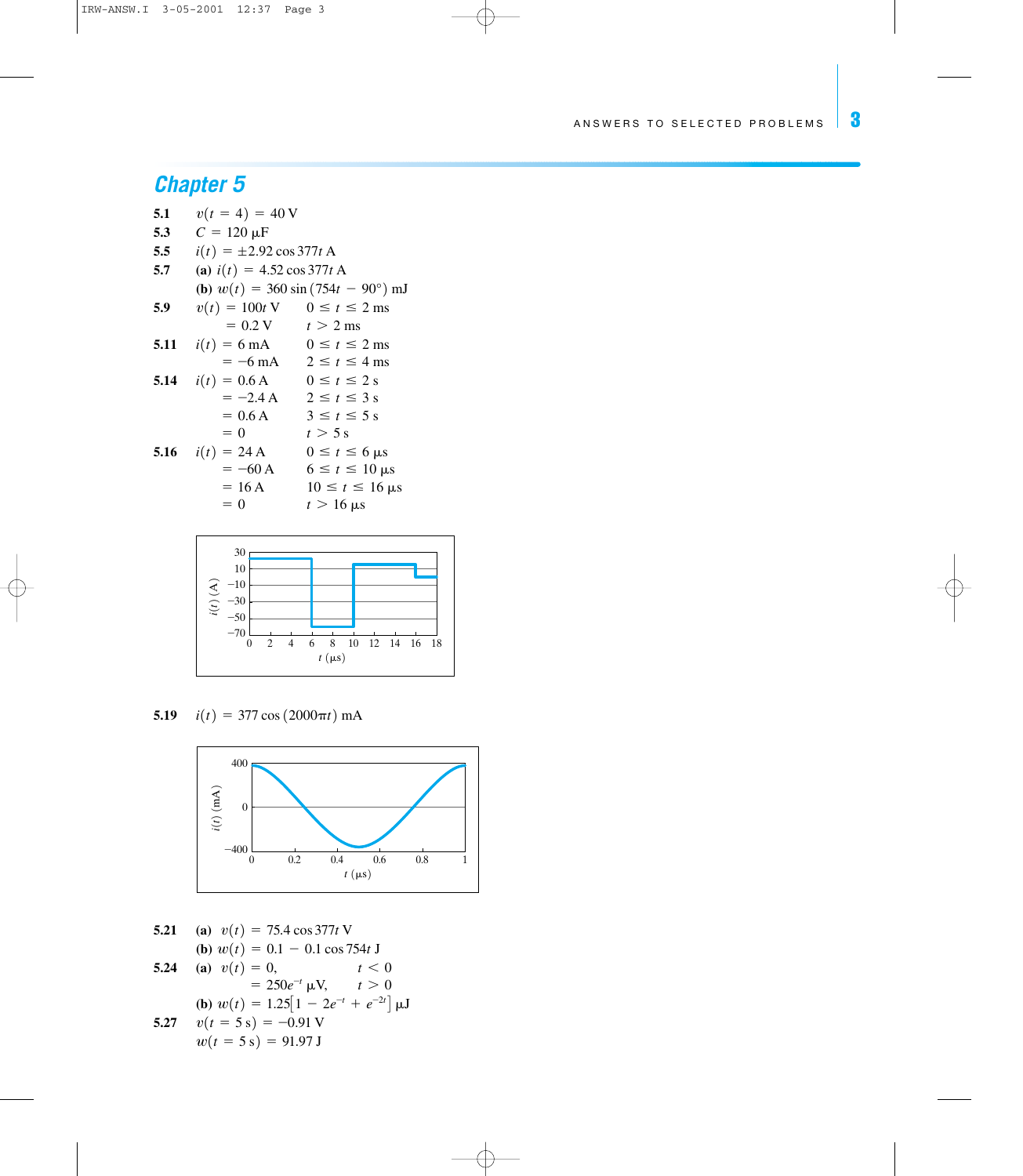5.29 
$$
v(t) = 0
$$
  $0 \le t \le 2 \text{ ms}$   
\t\t\t\t $= -2.5 \text{ V}$   $2 \le t \le 4 \text{ ms}$   
\t\t\t\t $= 2.5 \text{ V}$   $4 \le t \le 8 \text{ ms}$   
\t\t\t\t $= -2.5$   $8 \le t \le 10 \text{ ms}$   
\t\t\t\t $= 0$   $t > 10 \text{ ms}$ 



5.31 
$$
v(t) = 6.67 \text{ mV}
$$
  $0 \le t \le 3 \text{ s}$   
\t= -10 mV  $3 \le t \le 6 \text{ s}$   
\t= 0  $6 \le t \le 9 \text{ s}$   
\t= 25 mV  $9 \le t \le 11 \text{ s}$   
\t= 0  $t > 11 \text{ s}$ 



5.33 
$$
i(t) = 0.5t A
$$
  
\t\t\t\t $= 3 \times 10^{-3} - t A$   
\t\t\t\t $= 0$   
5.36  
0  $\leq t \leq 2$  ms  
\t\t\t\t $t > 3$  ms

60 40

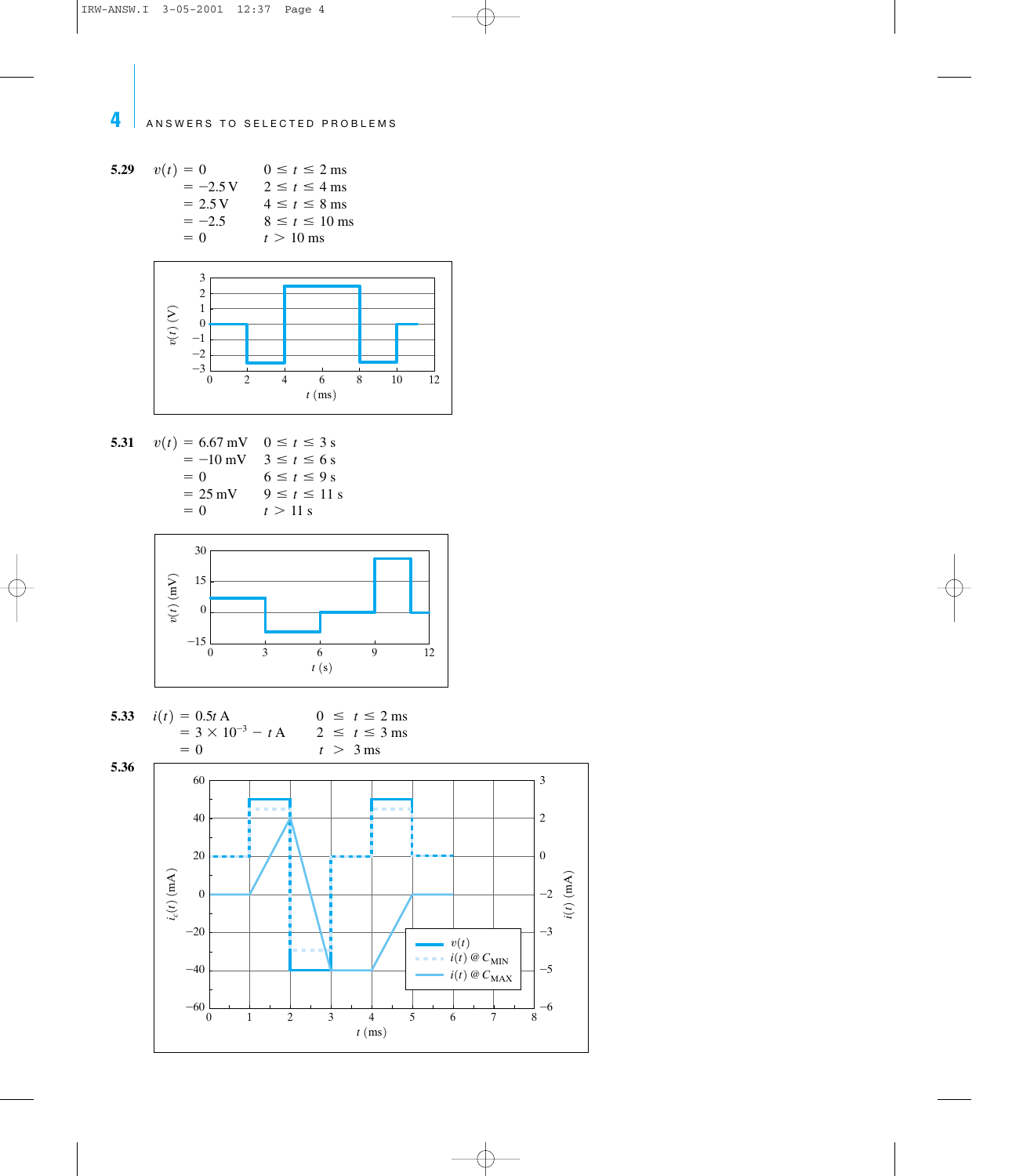

**5.41**  $C_1 = 1 \mu$ F,  $C_2 = 3 \mu$ F, and  $C_3 = 4 \mu$ F



- **5.44**  $V_o = 12 \text{ V}$
- 5.46  $C=3 \mu F$
- **5.49**  $C_T = 2 \mu F$
- **5.51**  $C_T = 9 \mu F$
- **5.54** (a)  $C_{\text{NOM}} = 1.43 \,\mu\text{F}$ **(b)**  $C_{\text{MIN}} = 1.254 \mu\text{F}$ ,  $C_{\text{MAX}} = 1.606 \mu\text{F}$ **(c)**  $\%_{MIN} = -12.3\%, \%_{MAX} = 12.3\%$
- 5.56  $L = 20$  mH
- **5.59**  $L_{AB} = 5 \text{ mH}$
- **5.61**  $L_{AB} = 6 \text{ mH}$
- **5.64**  $C = 1.25 \,\mu\text{F}$



- **6.1**  $v_c(t) = 12 8e^{-t/0.6}$  V,  $t > 0$ <br>**6.3**  $v_c(t) = 6e^{-t/0.4}$  V,  $t > 0$
- $v_c(t) = 6e^{-t/0.4}$  V,  $t > 0$  $\overline{\phantom{a}}$

6.5 
$$
i_o(t) = \frac{2}{3}e^{-10t} A, t > 0
$$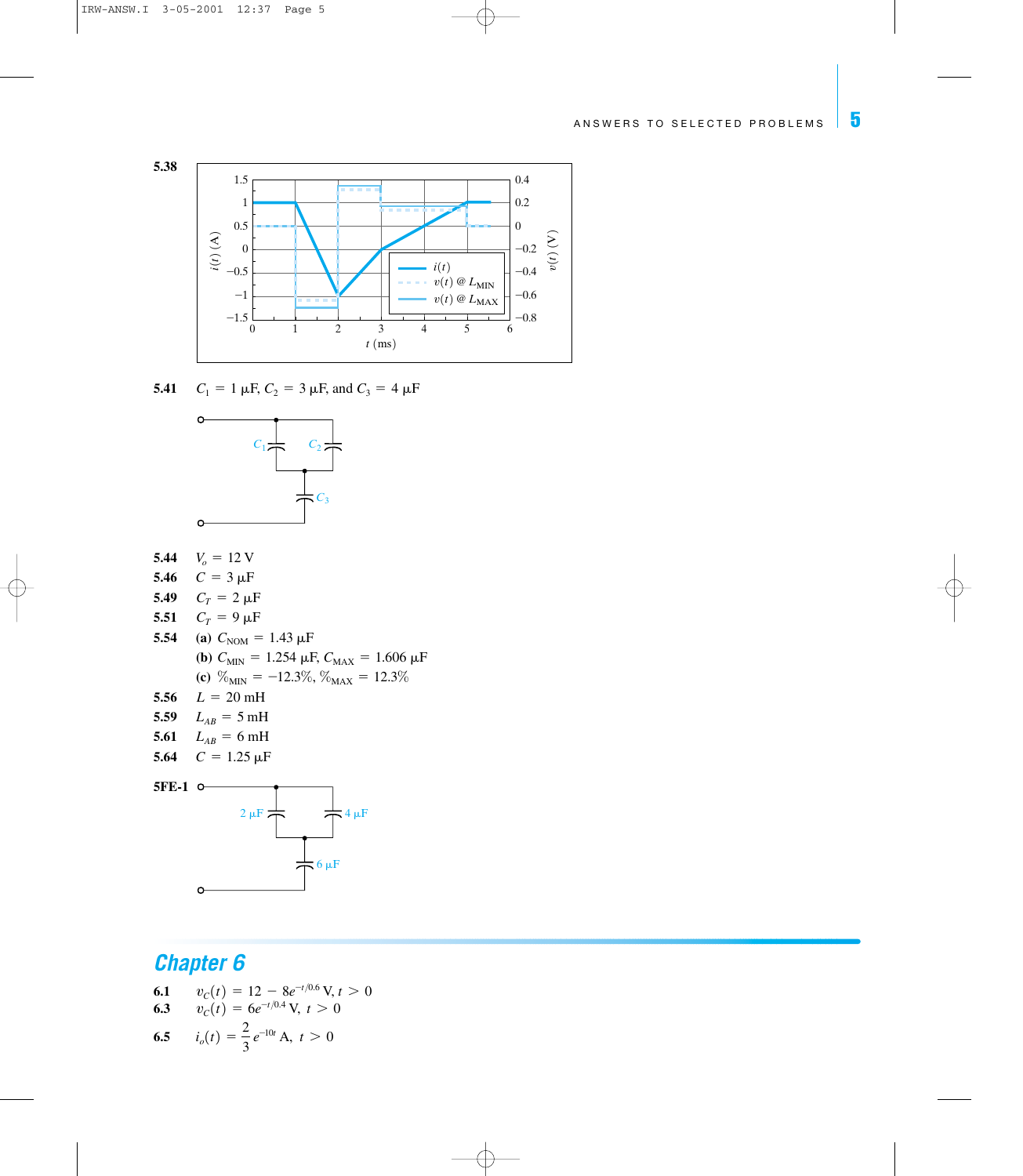6.7 
$$
v_o(t) = \frac{48}{11} (1 - e^{-11t/6}) \text{ V}, t > 0
$$
  
= 0,  $t > 0$ 



6.9 
$$
v_C(t) = 4 \text{ V}, \quad t < 0
$$
  
=  $4e^{-t/1.2} \text{ V}, \quad t > 0$ 

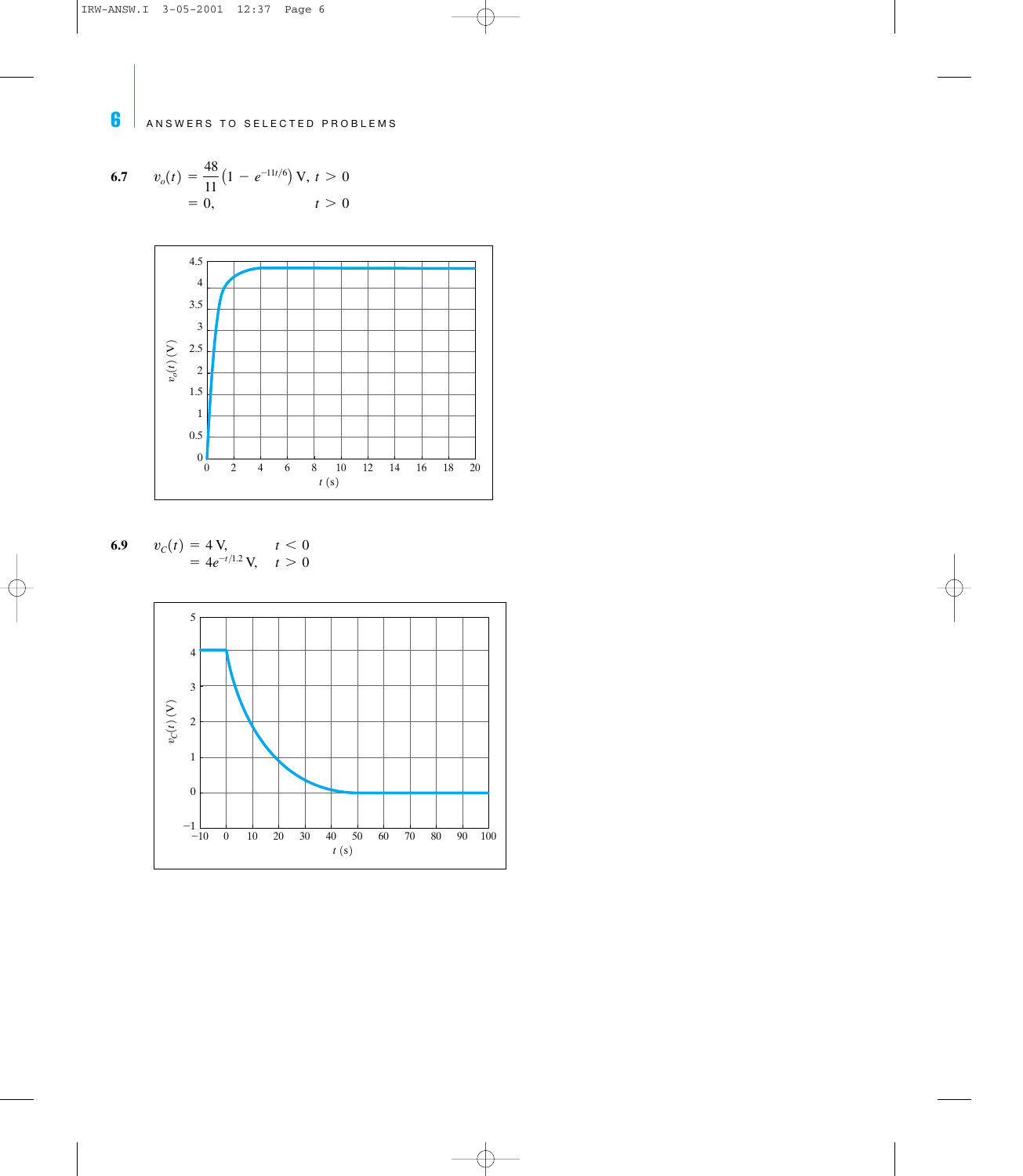6.12 
$$
v_C(t) = 6 \text{ V}, \quad t < 0
$$
  
=  $6e^{-15t/4} \text{ V}, \quad t > 0$ 



6.15 
$$
i(t) = 2 \text{ mA},
$$
  $t < 0$   
=  $(4e^{-2 \times 10^6 t} - 2) \text{ mA}, t > 0$ 

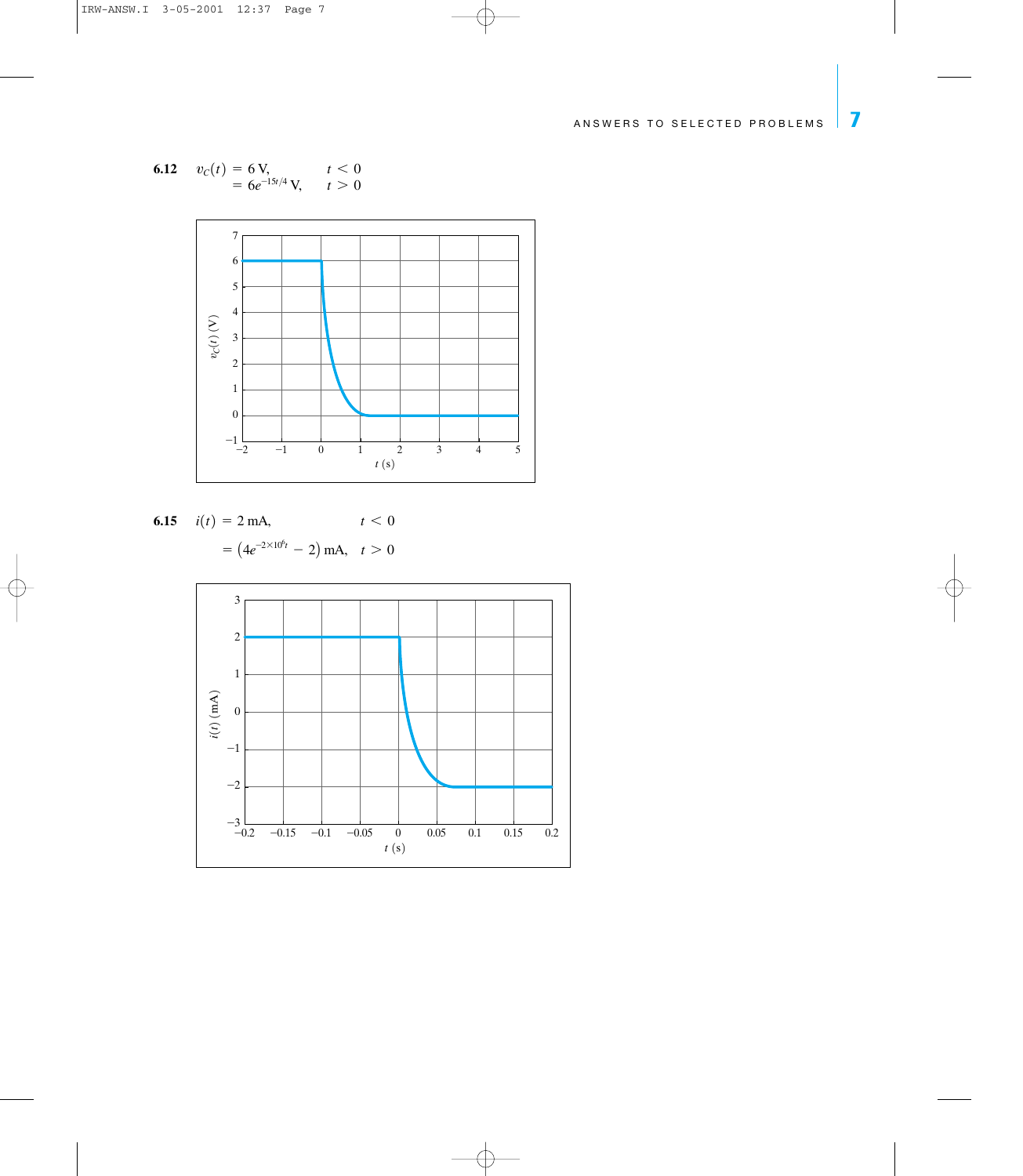6.18 
$$
v_o(t) = 0,
$$
  
= -9.6 $e^{-9.6t}$  V,  $t > 0$ 



**6.21** 
$$
i_o(t) = 1 \text{ mA}, \quad t < 0
$$
  
=  $0.5e^{-(10/3)t} \text{ mA}, \quad t > 0$ 

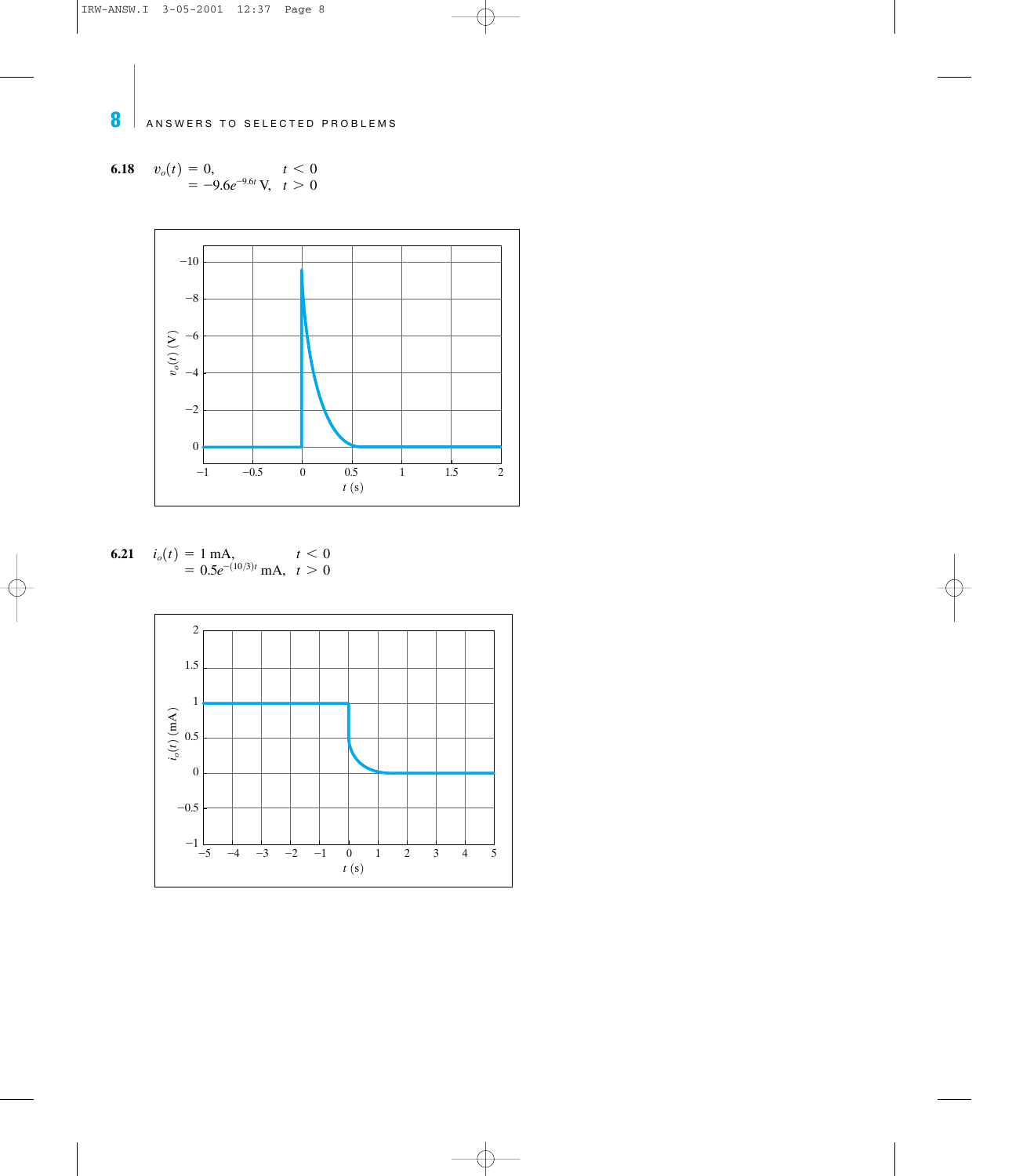6.24 
$$
v_o(t) = 6
$$
,  $t < 0$   
= 12 - 3 $e^{-5t/3}$  V,  $t > 0$ 



**6.27** 
$$
i_o(t) = -3e^{-10t} A, t > 0
$$

**6.30** 
$$
v_o(t) = 9e^{-5t/3} \text{ V}, t > 0
$$

**6.33** 
$$
i_o(t) = 2.4(1 - e^{-2.5 \times 10^5 t}) \text{ mA}, t > 0
$$
  
\n**6.36**  $i_o(t) = 2 - \frac{e^{-3t}}{4} \text{ mA}, t > 0$   
\n**6.39**  $v_o(t) = 1.5e^{-t/0.6} \text{ V}, t > 0$ 

6.42 
$$
v_o(t) = -3.6e^{-8t}
$$
 V,  $t > 0$ 

**6.45** 
$$
i_o(t) = -0.5e^{-5t} \text{ mA}, t > 0
$$

**6.47** 
$$
v_o(t) = -6e^{-4t} \text{ V}, t > 0
$$

**6.50** 
$$
v_o(t) = -4e^{-0.889 \times 10^6 t} \text{ V}, t > 0
$$

**6.52** 
$$
i_o(t) = \frac{4}{3} - \frac{2}{15} e^{-9t/2} A, t > 0
$$
  
**6.55** (a)  $s^2 + 6s + 8 = 0$ 

**(b)** 
$$
s = -2
$$
,  $s = -4$   
\n**(c)**  $i_o(t) = k_1 e^{-2t} + k_2 e^{-4t}$ 

6.58 (a) 
$$
s^2 + 6s + 10 = 0
$$
  
\n(b)  $s = -3 + j$ ,  $s = -3 - j$   
\n(c)  $v_o(t) = k_1 e^{-3t} \cos t + k_2 e^{-3t} \sin t$   
\n6.61  $v(t) = 10e^{-4t} \cos 2t - 40e^{-4t} \sin 2t$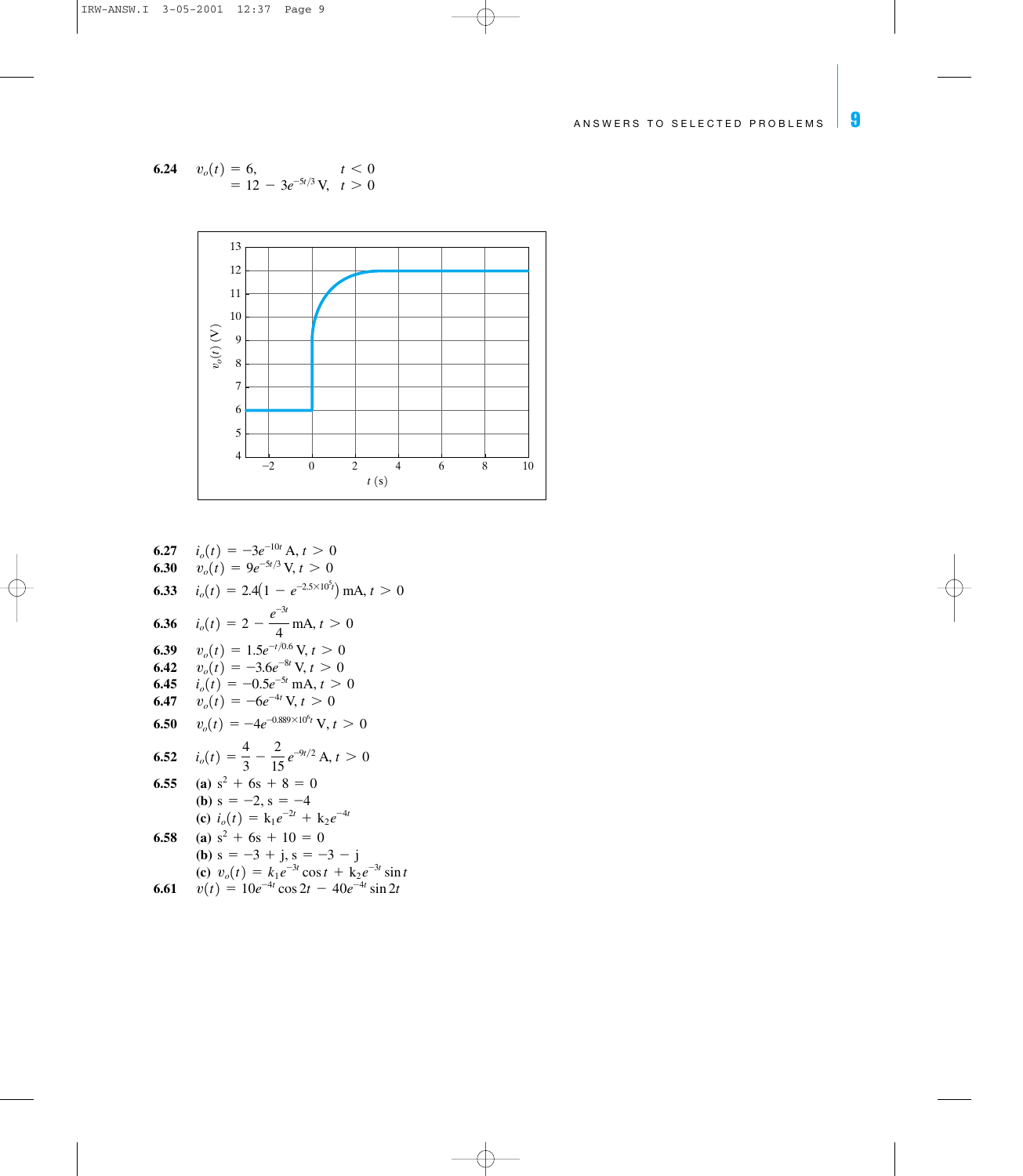**6.64**  $v_o(t) = 0$   $t < 0$ = 16.67 $(e^{-2\times 10^5t} - e^{-8\times 10^5t})$  V,  $t > 0$ **6.67**  $i(t) = \frac{c}{\pi}e^{-8t} - \frac{1}{\pi}e^{-t}$  A,  $t > 0$ **6.70**  $v_o(t)=8te^{-10t}$  V,  $t>0$  $i(t) = \frac{32}{7} e^{-8t} - \frac{4}{7} e^{-t} A,$  $v_o(t) = 0$ 





**6.75**  $R = 2.5 \text{ k}\Omega$ ,  $C = 10 \text{ pF}$ ,  $L = 333 \text{ }\mu\text{H}$ **6FE-2**  $v_o(t=1s)=3.79 \text{ V}$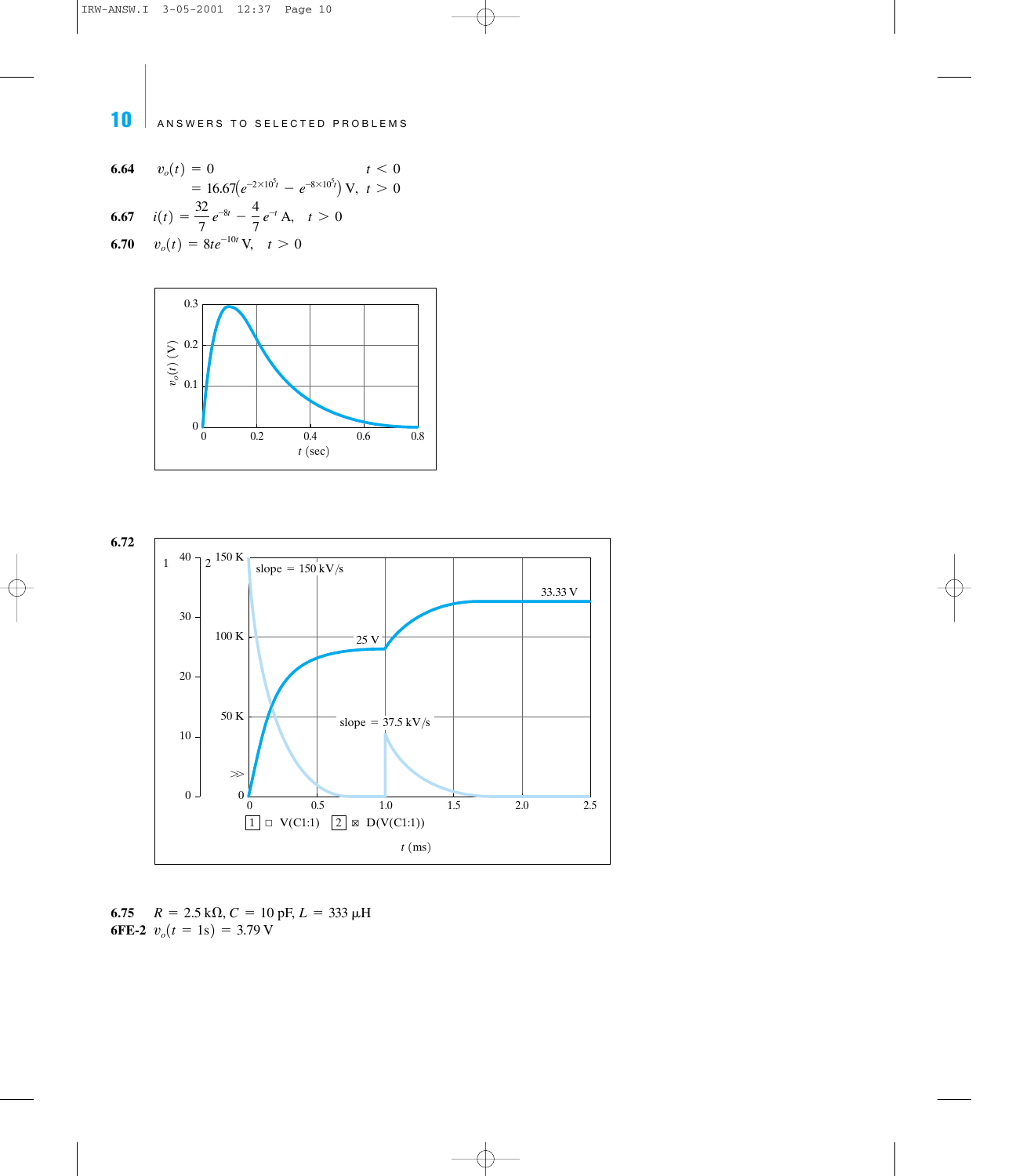### *Chapter 7*

7.1 
$$
T = 0.16
$$
 s,  $f = 63.66$  Hz  
\n7.3  $i_1(t)$  leads  $i_2(t)$  by  $-85^\circ$   
\n $i_2(t)$  leads  $i_3(t)$  by  $145^\circ$   
\n $i_1(t)$  leads  $i_3(t)$  by  $60^\circ$   
\n7.6 (a)  $i(t) = 8 \cos(377t + 68^\circ)$  A,  $I = 8/68^\circ$  A  
\n(b)  $i(t) = 4 \cos(377t + 64^\circ)$  A,  $I = 4/64^\circ$  A  
\n7.8  $Z = 1 + j1 \Omega$   
\n7.10  $Z = 1.6 + j0.8 \Omega$   
\n7.11  $Z = 5.1 + j4.96 \Omega$   
\n7.12  $Z = 5/37^\circ \Omega$   
\n7.13  $C = 431 \mu$ F  
\n7.20  $i(t) = 4.37 \cos(377t + 0.75^\circ)$  A  
\n7.22  $V_R = 8.74/0.75^\circ$  V  
\n $V_L = 16.47/90.75^\circ$  V  
\n $V_C = 11.59/-89.25^\circ$  V



**7.25 I**<sub>R</sub> = 9.99  $/27.84^{\circ}$  A and **I**<sub>C</sub> = 0.38  $/117.84^{\circ}$  A **7.28**  $V_o = 10 \div 53.1^\circ$  V **7.31**  $V_o = 1.414 / 15^\circ$  V **7.34**  $I_o = 5.89 \angle 48.4^{\circ}$  A **7.37**  $V_S = -8.54 / -20.56^\circ$  V **7.40 I**<sub>S</sub> = 8 + j4 A **7.42**  $\mathbf{Z} = 2/83^{\circ} \Omega$ **7.44**  $I_o = 4.69 / 78.69^\circ$  A **7.47**  $V_o = 3.09 \angle 23.83^\circ$  V **7.49**  $V_o = 3.58 \sqrt{153.43^{\circ}}$  V **7.52**  $V_o = 5.55 \times 10^{-86.9^{\circ}}$  V **7.55**  $V_o = 0.8 + j2.4$  V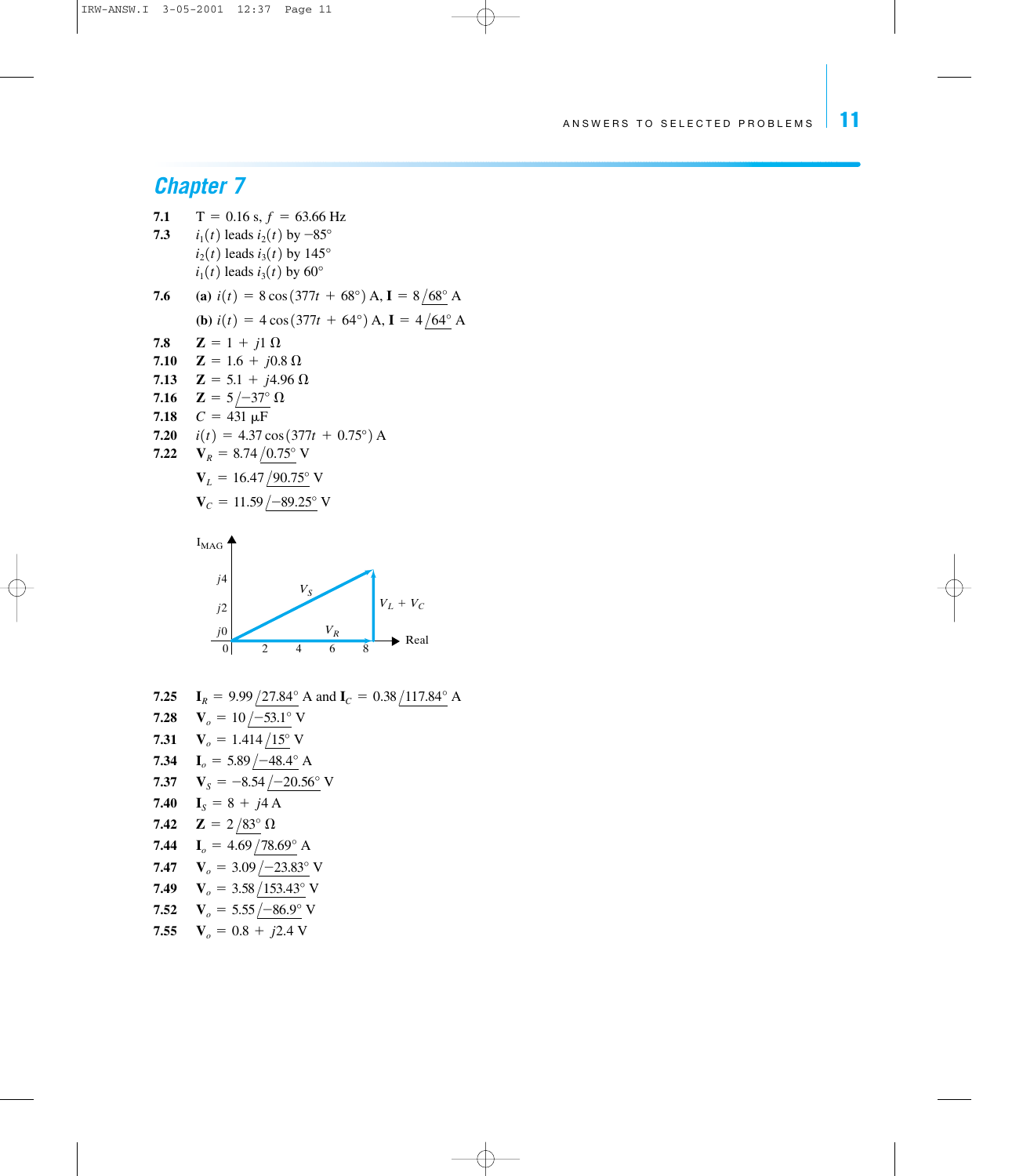**7.58 7.61**  $I_o = 2/-37^\circ$  A **7.64**  $V_o = 9.03 / 51.3° V$ **7.67**  $V_o = 1.3 / 12.5^\circ$  V  $V_o = 5.41 / 4.57$ ° V

- **7.70**  $V_x = 48.59 - 21.37^\circ$  V
- **7.73**  $V_o = 2.53 / -18.43$ ° V

**7.76** PROBE results show that the voltage and current phases are equal at 238.9 Hz.



**7FE-1** 
$$
V_o = 5.06 \angle -71.6^{\circ} \text{ V}
$$
  
**7FE-4**  $\frac{V_o}{V_S} = -133.33$ 

**8.1** (a) 
$$
v_a(t) = -L_1 \frac{di_1(t)}{dt} - M \frac{di_2(t)}{dt}
$$
  
\n $v_b(t) = -L_2 \frac{di_2(t)}{dt} - M \frac{di_1(t)}{dt}$   
\n(b)  $v_c(t) = L_1 \frac{di_1(t)}{dt} + M \frac{di_2(t)}{dt}$   
\n $v_d(t) = L_2 \frac{di_2(t)}{dt} + M \frac{di_1(t)}{dt}$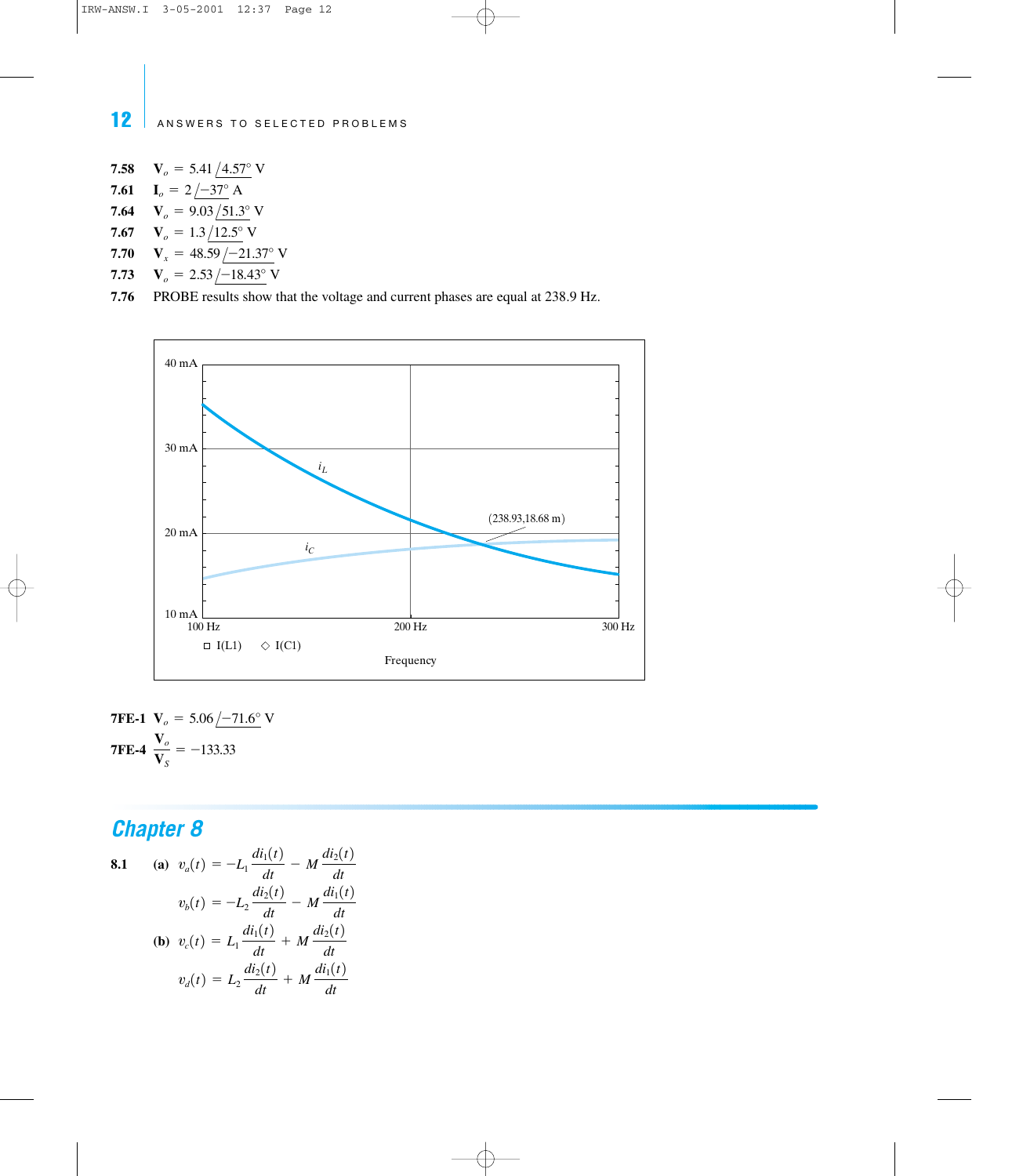8.4 (a) 
$$
v_a(t) = L_1 \frac{di_1(t)}{dt} + M \frac{di_2(t)}{dt}
$$
  
\n $v_b(t) = -L_2 \frac{di_2(t)}{dt} - M \frac{di_1(t)}{dt}$   
\n(b)  $v_c(t) = -v_a(t) = -L_1 \frac{di_1(t)}{dt} - M \frac{di_2(t)}{dt}$   
\n $v_a(t) = -v_b(t) = L_2 \frac{di_2(t)}{dt} + M \frac{di_1(t)}{dt}$   
\n8.7  $V_o = 2.98 \frac{126.57^\circ}{dt}$  V  
\n8.9  $V_a = 2.24 \frac{1-153.43^\circ}{t}$  V  
\n8.11  $V_o = 20.86 \frac{14.32^\circ}{t}$  V  
\n8.14  $I_o = 1.78 \frac{142^\circ}{t}$  A  
\n8.17  $-V_1 = I_1(R_1 + j\omega L_1) + j\omega M I_3$   
\n $V_1 = I_2 \left(j\omega L_2 - \frac{j}{\omega C_1}\right) - j\omega L_2 I_3$   
\n $0 = j\omega M I_1 - j\omega L_2 I_2 + I_3(R_2 + j\omega L_2 + j\omega L_3)$   
\n8.20  $V_o = 1.36 \frac{1-85.4^\circ}{t}$  V  
\n8.23  $V_o = 0.64 \frac{1-71.57^\circ}{t}$  V  
\n8.24  $V_o = 5.79 \frac{186.31^\circ}{t}$  V  
\n8.25  $V_o = 8.76 \frac{1158.8^\circ}{t}$  V  
\n8.26  $V_o = 5.79 \frac{186.31^\circ}{t}$  A  
\n8.37  $Z_{\text{source}} = 1.94 \frac{1-33.69^\circ}{t}$   $\Omega$   
\n8.38  $Z_{\text{IN}} = 1.94 \frac{1-33.69^\circ}{t}$   $\Omega$   
\n8.39  $Z_{\text{IN}} = 1.94 \frac{1-33.69^\circ}{t}$   $\Omega$   
\n8.31  $Z_{\text{$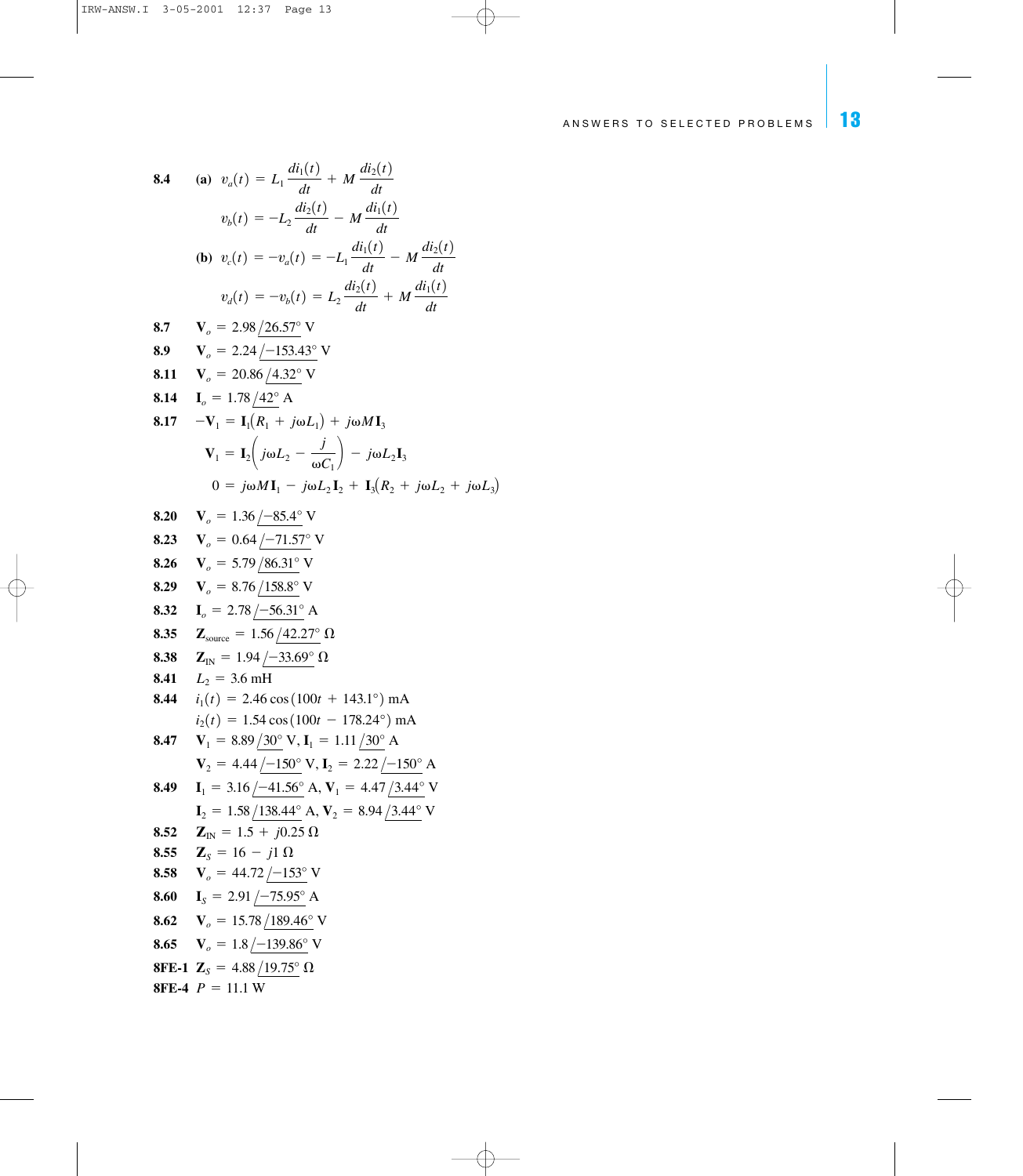### *Chapter 9*

**9.1**  $p(t) = 11.51 + 14.4 \cos(2\omega t + 113.1^\circ) \text{ W}$ 9.3  $P = 1.58 W$ **9.5**  $P_S = 4.31 \text{ W}, P_{2\Omega} = 3.06 \text{ W}, P_{4\Omega} = 1.23 \text{ W}$ **9.8**  $P_{\text{ABS}} = 35.95 \text{ W}$ **9.11**  $P_{4\Omega} = 10.4$  W **9.13**  $P_R = 4.5$  W **9.16**  $P_R = 2.5 W$ **9.18**  $P_R = 32.49$  W **9.21**  $\mathbf{Z}_L = 5 \Omega, P_L = 5.28 \text{ W}$ **9.24**  $\mathbf{Z}_L = 0.55 / 33.69^\circ \Omega$ ,  $P_{MAX} = 0.42 \text{ W}$ **9.26**  $\mathbf{Z}_L = 0.9 - j0.3 \Omega, P_{MAX} = 2 W$ **9.29**  $\mathbf{Z}_L = 2.83/8.13^\circ \Omega, P_{MAX} = 1.32 \text{ W}$ **9.32**  $\mathbf{Z}_L = 0.2 + j0.4 \Omega, P_{MAX} = 28.9 W$ **9.34**  $V_{\text{rms}} = 2.31 \text{ V}$ **9.37**  $V_{\text{rms}}=1.63$  V **9.40**  $V_{\text{rms}}=2.67 \text{ V}$ **9.43**  $V_L = 440 \text{ V rms}$ **9.46**  $\theta = 36.87^{\circ}$ **9.49**  $PF = 0.65$  Lagging **9.51**  $V_s = 281.02 / 8.75^\circ$  V rms  $PF_{source} = 0.756$  Lagging **9.54**  $V_s = 320.06 / 9.95^\circ$  V rms 9.57  $C = 567.6 \,\mu\text{F}$ 9.60  $C = 305 \,\mu\text{F}$ **9.63**  $PF = 0.88$  Lagging 9.65  $I = 18 A$ **9.68**  $I_{\text{touch}} = 1.26 \text{ A rms}$ , no current near the heart **9FE-1**  $C = 927.6 \mu F$ **9FE-3**  $\mathbf{Z}_L = 0.4 - j1.2 \Omega$ 

#### *Chapter 10*

Typically, only the *a*-phase information is listed. The two remaining phases are shifted by  $-120^{\circ}$  and  $-240^{\circ}$ , respectively.

**10.1**  $V_{ca} = 173 / -165$ ° V rms **<sub>bc</sub> = 173/-45<sup>°</sup> V rms**  $V_{ab} = 173/25$ ° V rms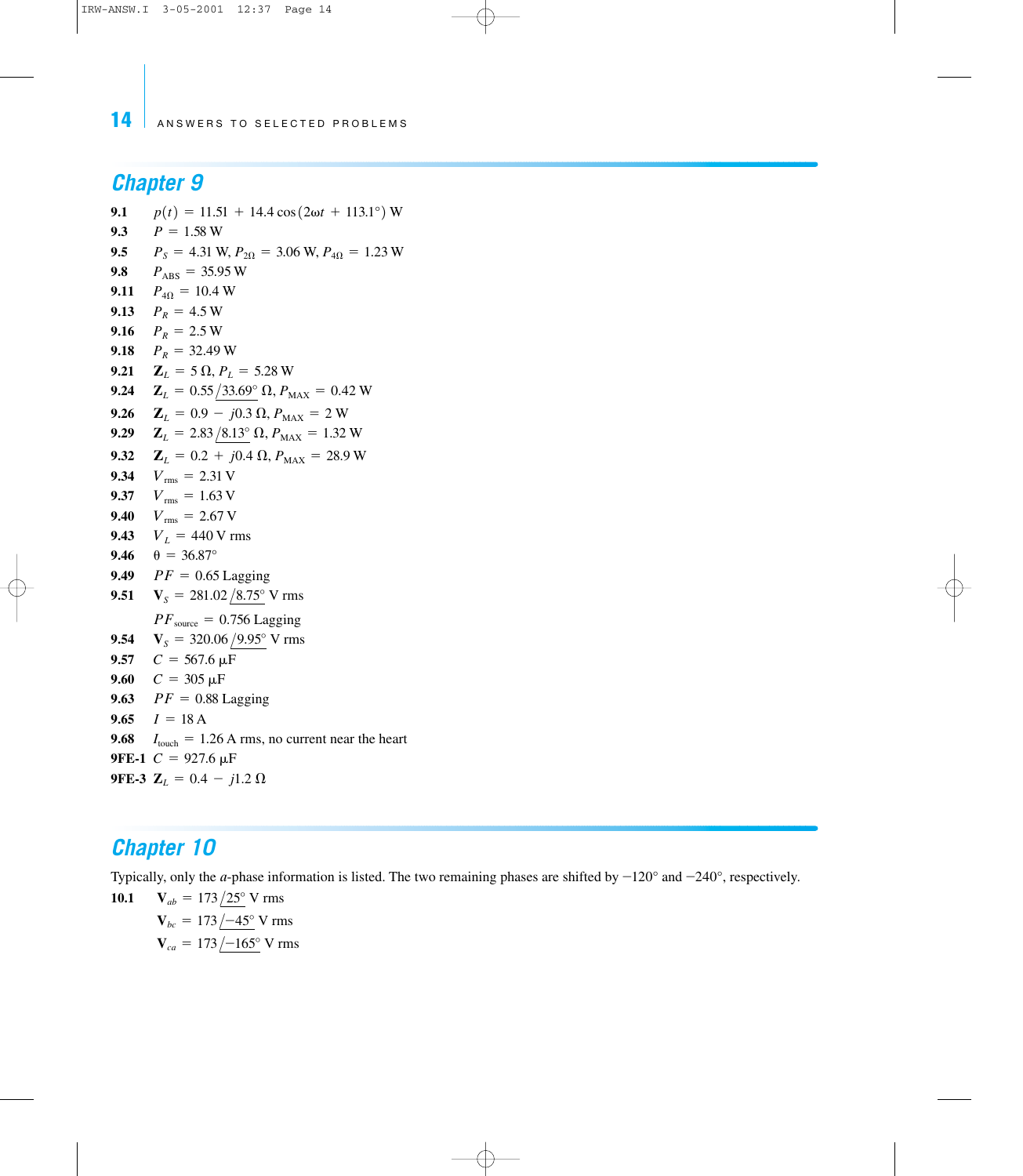

**10.4**  $V_{ca} = 208 / -150^{\circ}$  V rms **<sub>bc</sub> = 208**  $/$ **–30° V rms**  $V_{ab} = 208/90^{\circ}$  V rms



**10.7**  $I_{an} = 2.45 \div 14^{\circ}$  A rms **10.10**  $I_{an} = 5.56 / 6.3^{\circ}$  A rms **10.13**  $V_{ab} = 217.4 / 40^{\circ}$  V rms **10.16**  $\mathbf{Z}_L = 15.62 / 39.8^\circ \Omega$ **10.19**  $I_{aA \text{ Max}} = 67.42 \text{ A rms}$ **10.22**  $\mathbf{Z}_L = 19.95 + j21.93 \Omega$ **10.25**  $V_{ab} = 242.11/40.09^{\circ}$  V rms **10.28 I**<sub>aA</sub> = 19.52  $\sqrt{39.4^{\circ}}$  A rms  $V_{an} = 111.1 / 59.40^{\circ}$  V rms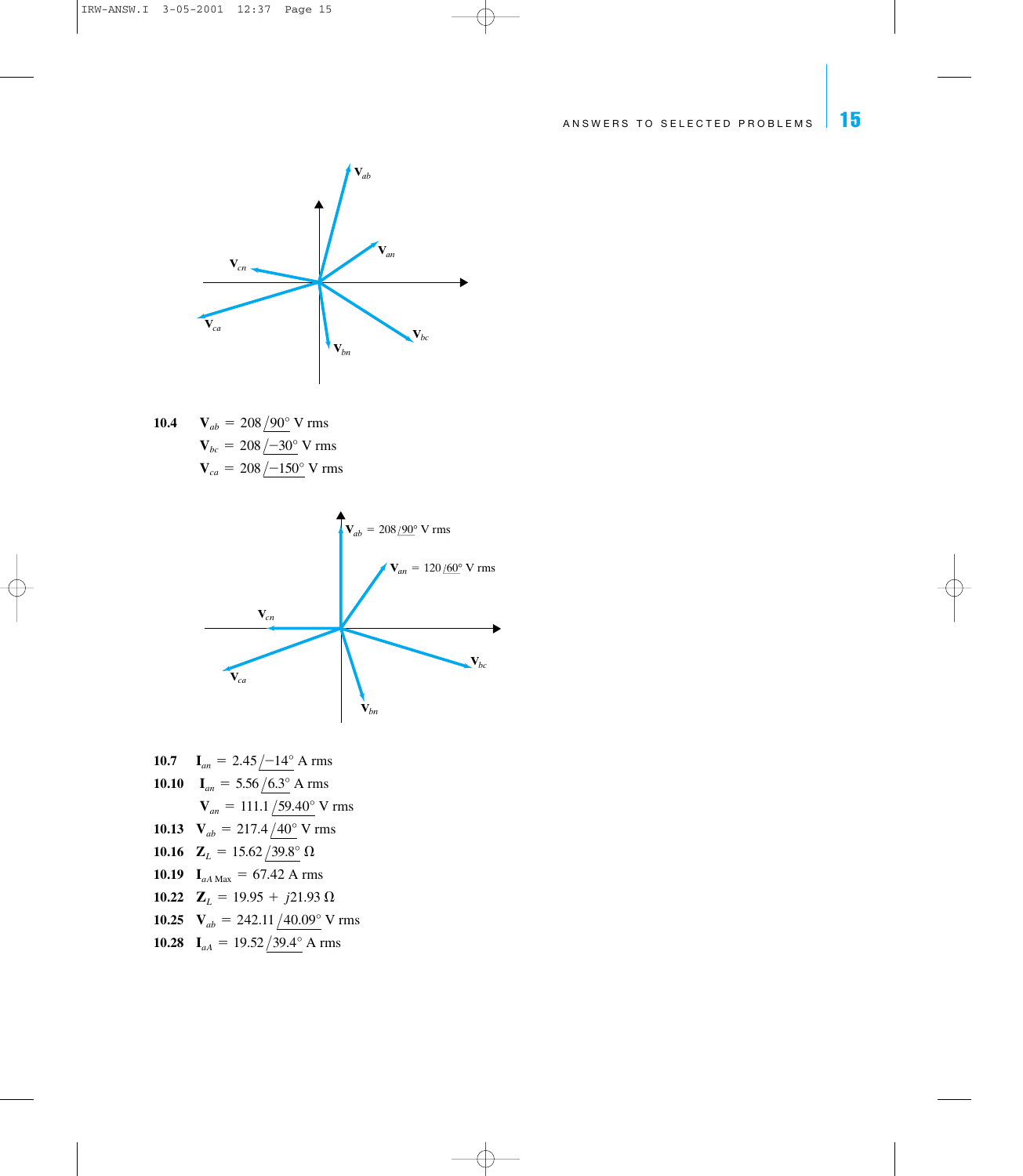**10.31**  $\mathbf{Z}_L = 70.48 - j25.65 \Omega$ **10.34 10.37 10.40 10.43 10.46**  $|\mathbf{I}_{L}| = 10.25 \text{ Å rms}$ **10.49**  $|\mathbf{I}_{aA}| = 148.56 \text{ A rms}, PF_{Load} = 0.74 \text{ Lagging}$ **10.52**  $PF_s = 0.91$  Lagging **10.55 S**<sub>uL</sub> = 19.94 kVA@0.60 Lagging **10.58**  $PF = 0.97$  Lagging **10.61**  $C = 740.9 \,\mu\text{F}$ **10FE-1**  $S_T = 2160/45^\circ$  VA **10FE-4**  $P_p = 6.928 \text{ kW}$  $I_{aA}$  = 37.35  $\frac{-1^{\circ}}{A}$  A rms,  $P_{Y \text{ Load}}$  = 7.434 kW  $I_{ab} = 8.64 / 57.9$ ° A rms  $I_{AN} = 9.37 / -4.4^{\circ}$  A rms  $\mathbf{Z}_L = 32.18/25^\circ \,\Omega$ 

### *Chapter 11*

11.1 
$$
Z(s) = \frac{s^2 LCR + sL + R}{s^2 L C + 1}
$$
  
11.4 
$$
\frac{V_0}{I_s} = \frac{8s(s + 1)}{2s^2 + 6s + 1}
$$



Log<sub>ω</sub>

 $0.1$  1 1  $10$   $\log \omega$  1  $10^{-1}$  1 1  $10$   $\log \omega$ 

 $10^{-1}$  1 10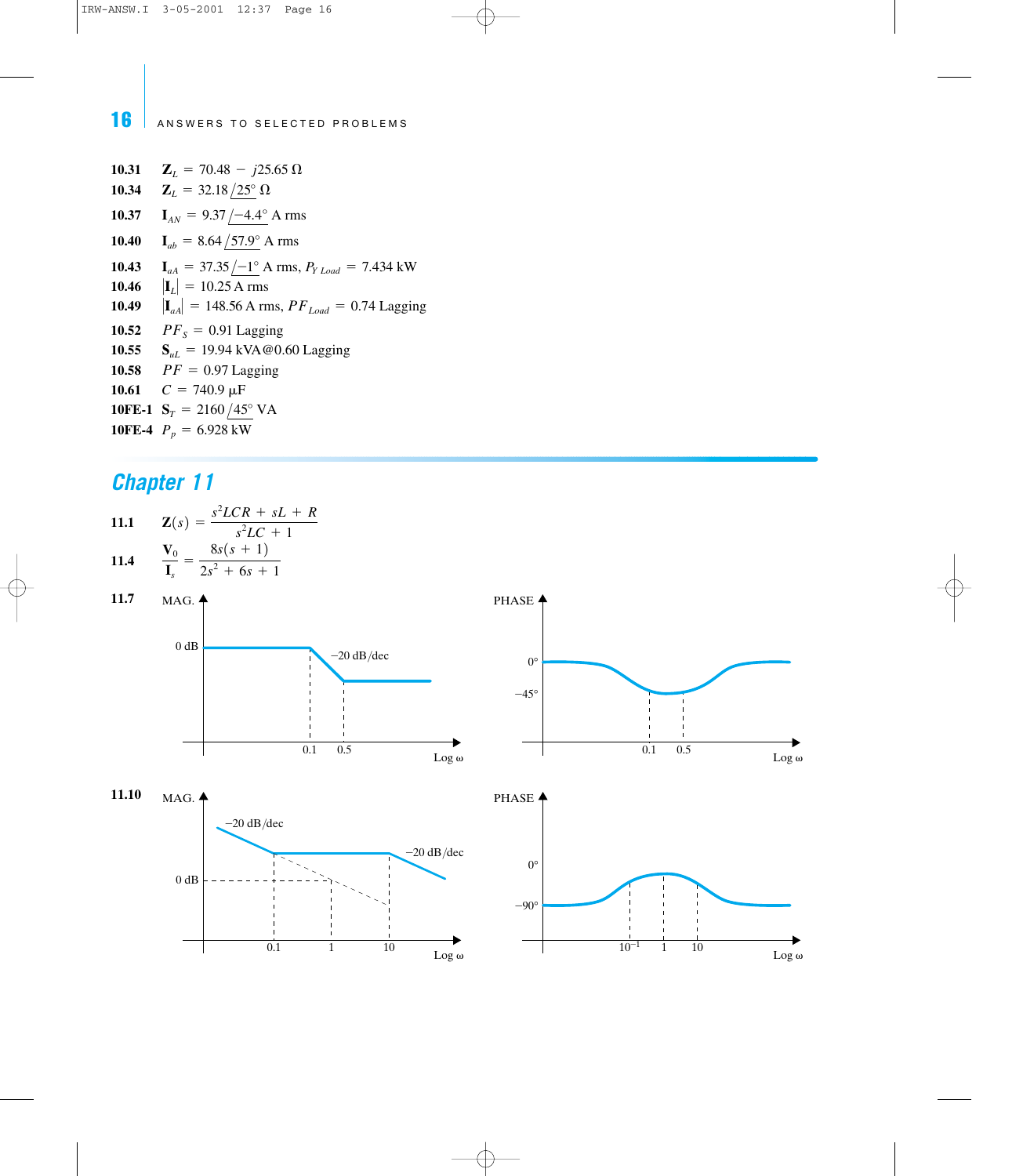



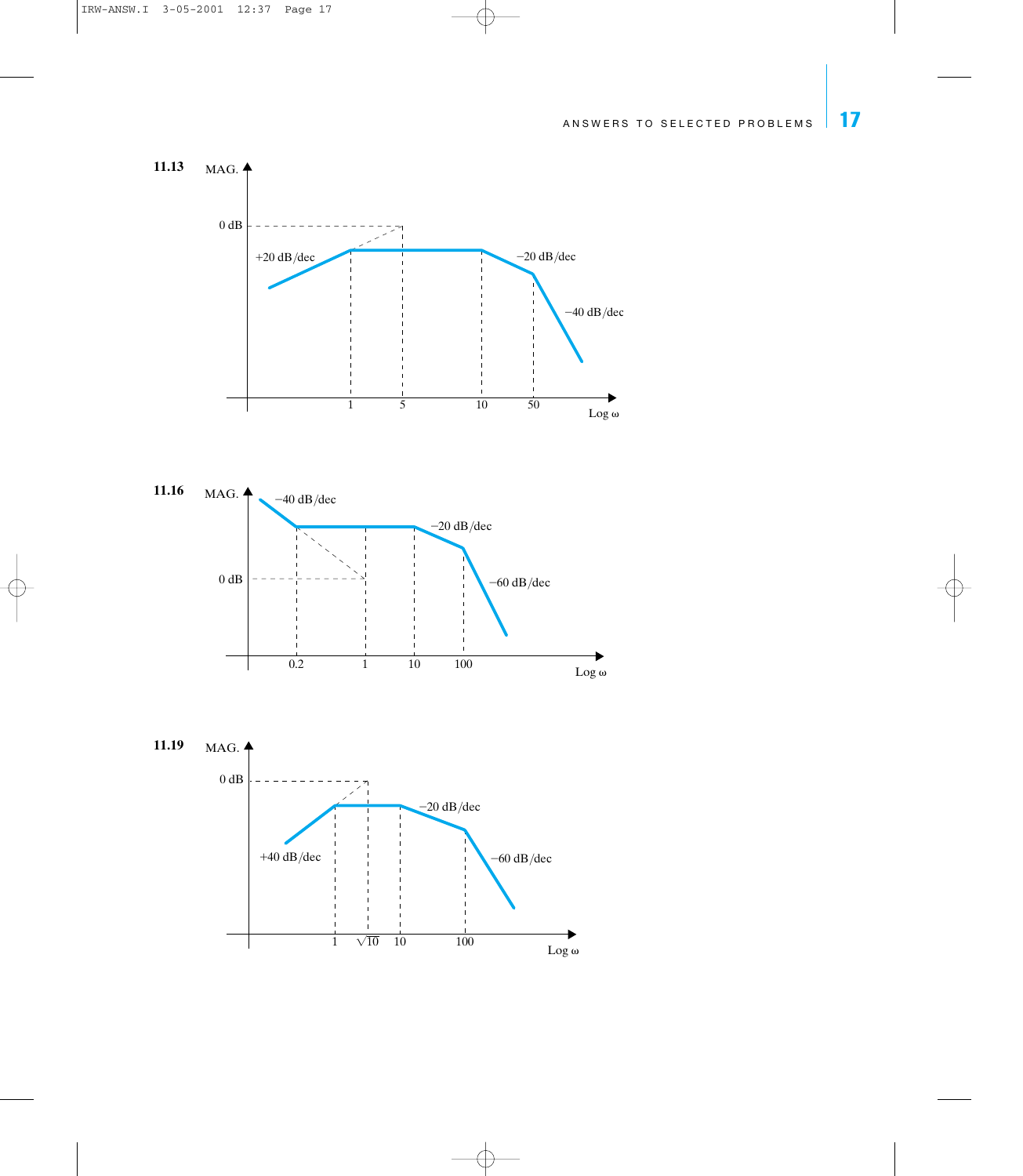



11.28 
$$
H(j\omega) = \frac{10\left(\frac{j\omega}{10} + 1\right)}{(j\omega)\left(\frac{j\omega}{20} + 1\right)^2}
$$
  
\n11.31 
$$
H(j\omega) = \frac{1(j\omega)\left(\frac{j\omega}{30} + 1\right)}{(j\omega + 1)\left(\frac{j\omega}{100} + 1\right)\left(\frac{j\omega}{8} + 1\right)^2}
$$
  
\n11.34 
$$
L = 12.5 \text{ mH}, Q = 10.42, BW = 192 \text{ r/s}
$$
  
\n11.37 
$$
\omega_0 = 7071 \text{ r/s}, Q = 14.14, \omega_{MAX} = 7062 \text{ r/s}, |\mathbf{V}_o|_{max} = 84.89 \text{ V}
$$
  
\n11.40 
$$
\omega_0 = 2 \text{ kr/s}, Q = 25, BW = 80 \text{ r/s}, P = 18 \text{ W}
$$
  
\n11.43 
$$
R = 1 \text{ k}\Omega, L = 500 \text{ }\mu\text{H}
$$
  
\n11.44 
$$
\omega_0 = 10 \text{ kr/s}, BW = 100 \text{ r/s}, Q = 100, P_{LO} = P_{HI} = 12.5 \text{ kW}
$$
  
\n11.49 
$$
C = 25 \text{ nF}, L = 10 \text{ }\mu\text{H}
$$
  
\n11.52 
$$
R_{new} = 20 \text{ k}\Omega, L_{new} = 5 \text{ kH}, C = 12.5 \text{ }\mu\text{F}
$$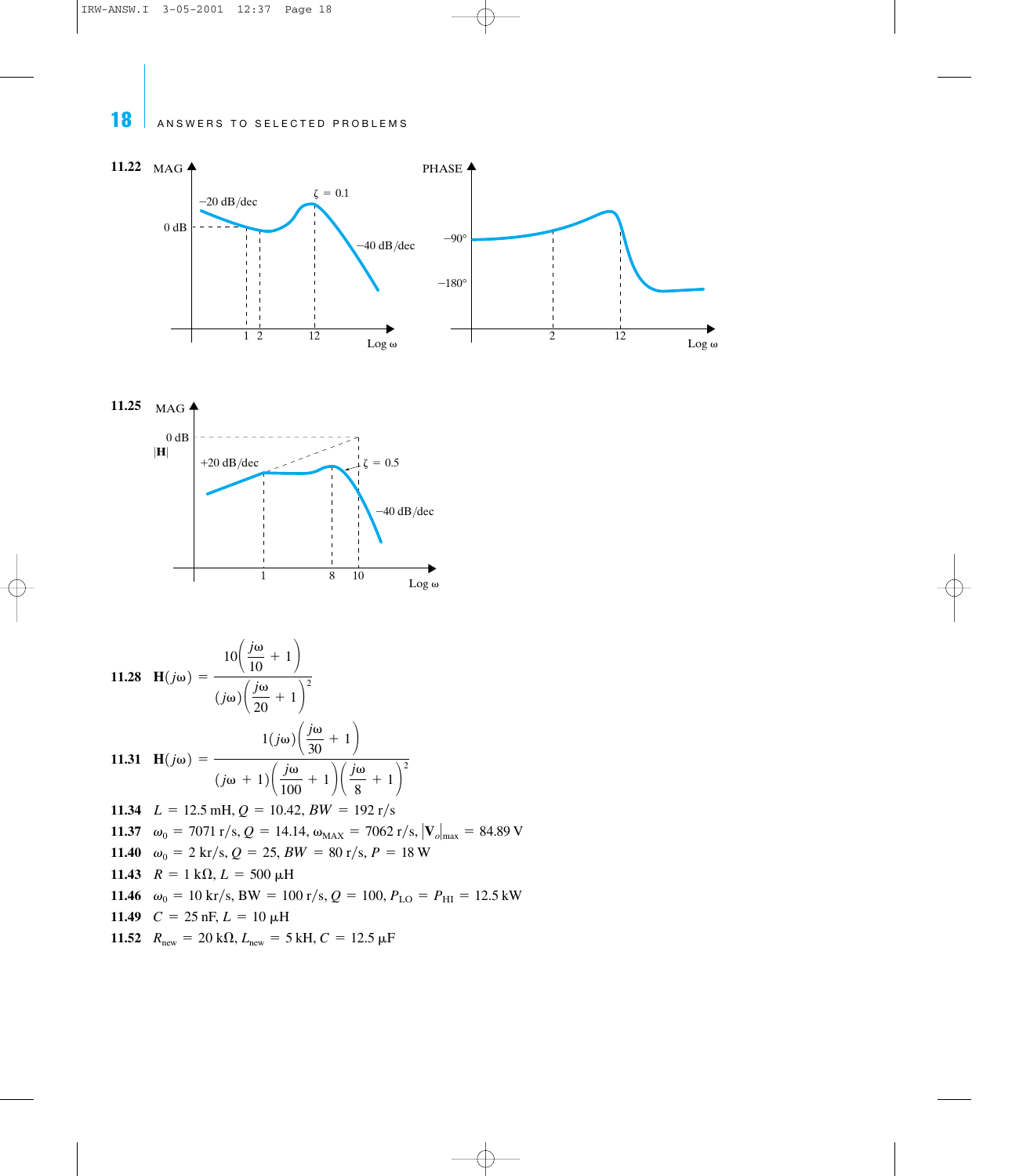**11.55** Low-pass filter

$$
\frac{\mathbf{V}_o}{\mathbf{V}_i} = \frac{1}{\left(\frac{j\omega}{10}\right)^2 + \frac{j\omega}{10} + 1}
$$



$$
\begin{aligned} \textbf{11.57} \quad \mathbf{G}_v &= \frac{\left(1 + \frac{j\omega L}{R_1}\right)}{1 + j\omega \left(\frac{L}{R}\right)} \qquad R = R_1 \| R_2 \end{aligned}
$$

A low-pass filter

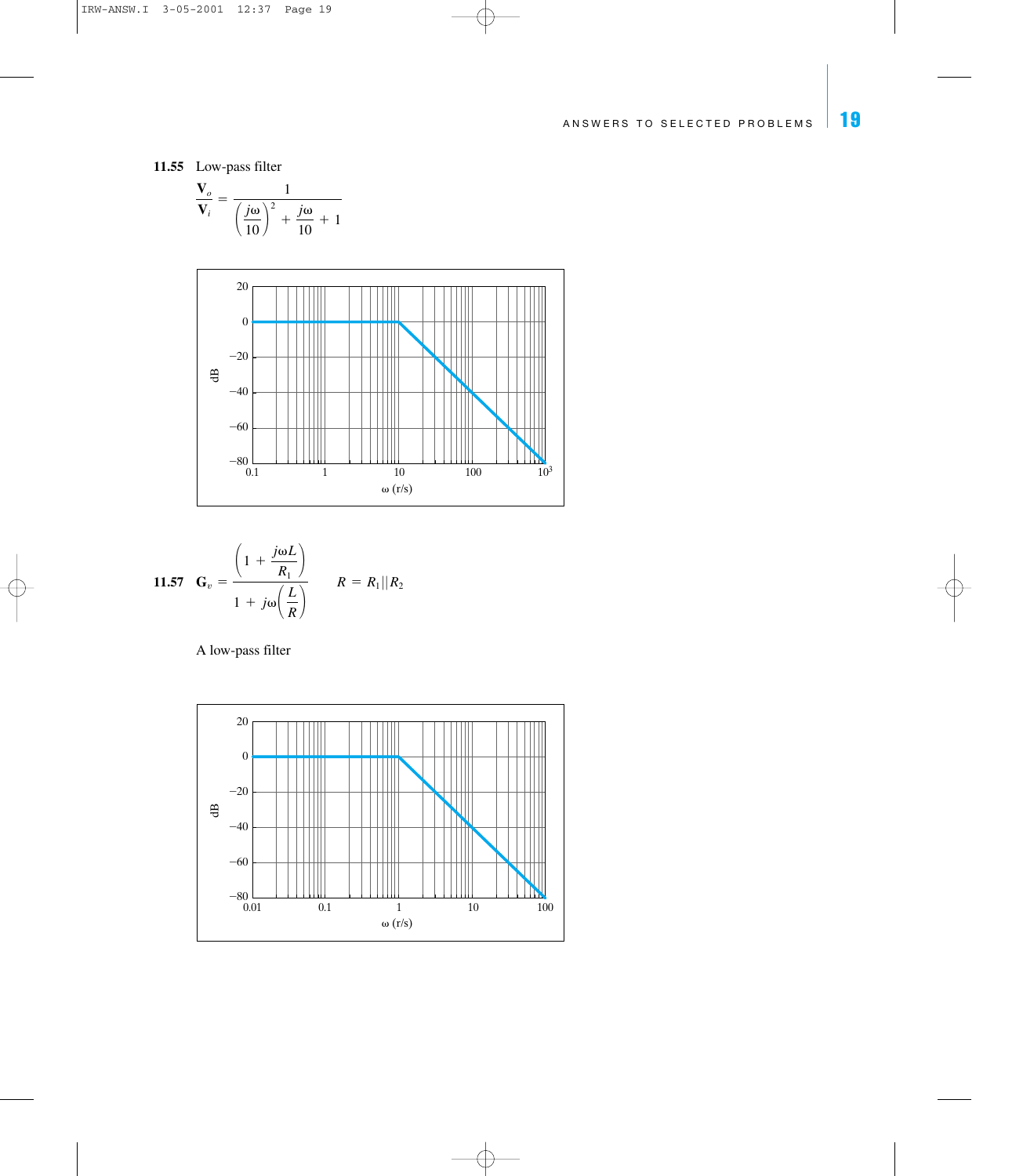11.61 
$$
\frac{\mathbf{V}_o}{\mathbf{V}_i} = \frac{j\omega C(R_1 + R_2) + 1}{j\omega CR_1 + 1}
$$
, a high-pass filter



**11.63** 
$$
g_m = 100 \mu\text{S}
$$
 and  $I_{ABC} = 5 \mu\text{A}$   
**11.66**  $L_{\text{eq}} = \frac{C}{(g_{m1}g_{m2})}$ 

11.68 
$$
\frac{\mathbf{V}_o}{\mathbf{V}_{in}} = \frac{j\omega g_1/C_2}{-\omega^2 + j\omega \left[\frac{g_1 + g_2 + g_3 + g_3\left(\frac{C_1}{C_2}\right)}{C_1}\right] + \frac{g_1 g_3}{C_1 C_2}}
$$

$$
\omega_0 = \sqrt{\frac{g_1 g_3}{C_1 C_2}}, Q = \frac{\sqrt{g_1 g_2 C_1 C_2}}{C_2 (g_1 + g_2 + g_3) + C_1 g_3}
$$

Band-pass filter

**11.71**  $C = 100 \mu\text{F}, L = 101 \text{ mH}$ **11FE-2**  $\omega_0 = 1 \text{ kr/s}, R = 4 \Omega$ **11FE-4**  $L = 100$  mH,  $R = 10 \Omega$ 

12.1 
$$
\mathbf{F}(s) = e^{-(s+a)}
$$
  
\n12.4  $\mathbf{F}(s) = e^{-(s+a)} \left[ \frac{\omega \cos \omega}{(s+a)^2 + \omega^2} + \frac{(s+a) \sin \omega}{(s+a)^2 + \omega^2} \right]$   
\n12.7  $\mathbf{F}(s) = \frac{e^{-2s}}{(s+1)(s+2)}$   
\n12.10  $\mathbf{F}(s) = e^{-(s+a)} \left[ \frac{1}{(s+a)^2} + \frac{1}{s+a} \right]$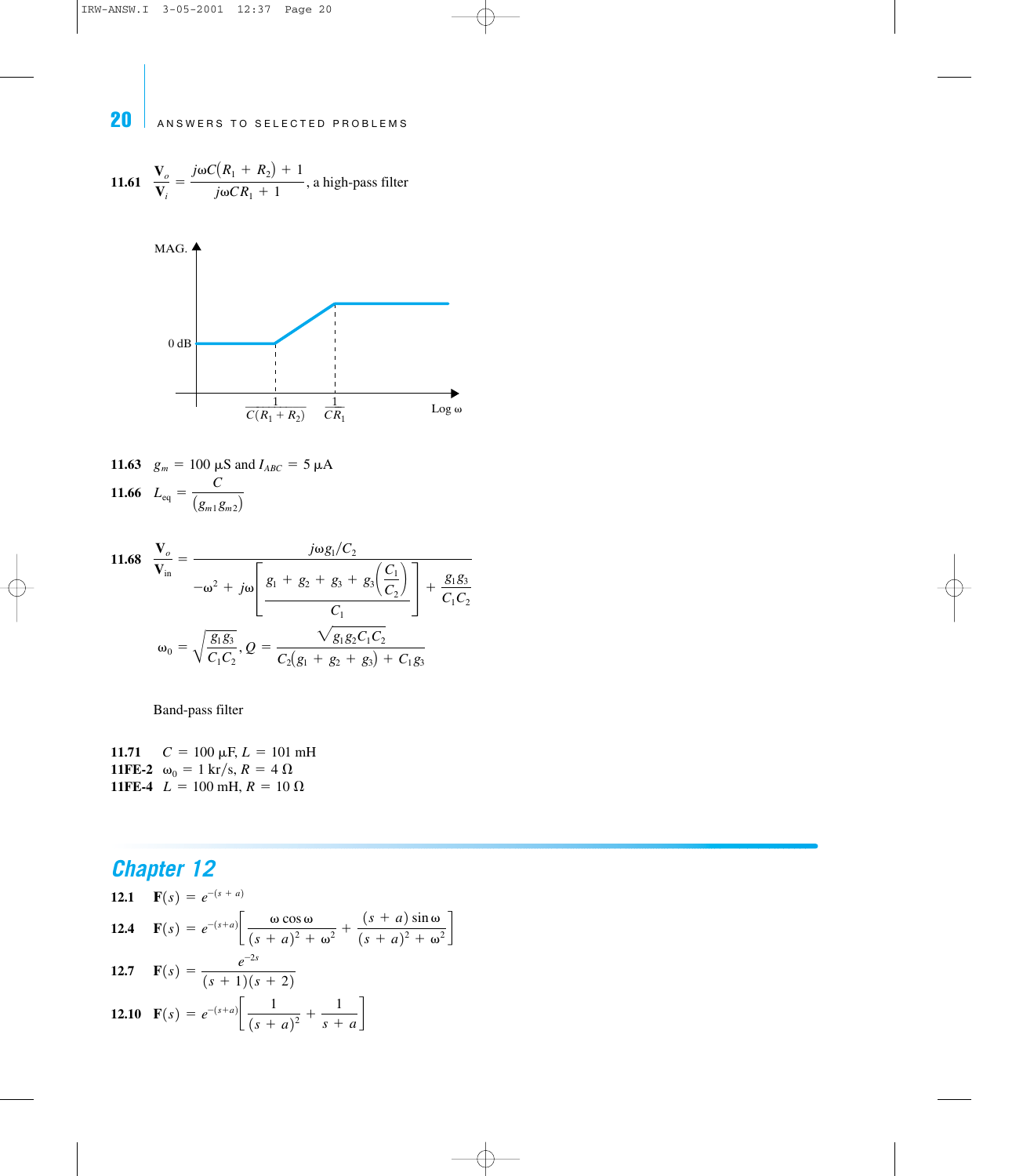**12.13** (**a**)  $f(t) = \frac{1}{6}$ **(b)**  $f(t) = \left\lfloor \frac{1}{2} - e^{-t} + \frac{3}{2} \right\rfloor$ **12.15** (a)  $f(t) = \left(\frac{1}{4}e^{-2t} + \frac{3}{4}\right)$ **(b)**  $f(t) = \left(\frac{3}{4}\right)$ **12.18** (a)  $f(t) = 10e^{-t} \cos t u(t)$ **(b)**  $f(t) = \frac{1}{5}$ **12.21** (a)  $f(t) = \left[2e^{-3t}\cos 3t - e^{-3t}\right]u(t)$ **(b)**  $f(t) = \left[1 + e^{-4t} \sin 4t\right]u(t)$ **12.24** (a)  $f(t) = \left[2te^{-2t} + e^{-2t}\right]u(t)$ **(b)**  $f(t) = \left[6 - 5te^{-t} - 6e^{-t}\right]u(t)$ **12.27**  $f(t) = \begin{vmatrix} -3 + 3t + \frac{12}{5} \end{vmatrix}$ **12.30** (a)  $f(t) = \frac{1}{2}u(t-1) + \frac{1}{2}$ **(b)**  $f(t) = \left[5e^{-(t-2)} - 5e^{-3(t-2)}\right]u(t-2)$ **12.33** (a)  $f(t) = \left[ -2e^{-(t-1)} + 4e^{-3(t-1)} \right] u(t-1)$ **(b)**  $f(t) = \frac{10}{3}$ **12.36**  $y(t) = \left(\frac{1}{3}e^{-t} - \frac{1}{3}e^{-4t}\right)u(t)$ **12.39**  $f(t)=(e^{-t}-e^{-2t})u(t)$ **12.42** (a)  $f(0)=10, f(\infty)=0$ **(b)**  $f(0)=0, f(\infty)=0$ **(c)**  $f(0)=2, f(\infty)=0$ **12.45**  $i(t) = 4e^{-\frac{9}{2}t}u(t)$  A **12.48**  $i_L(t) = (4e^{-2t}-e^{-t})u(t)$  A **12FE-2**  $v_o(t=0.1 \text{ s})=0.24 \text{ V}$  $rac{10}{3}e^{-(t-2)} + \frac{20}{3}$  $\frac{d0}{3}e^{-4(t-2)}\int u(t-2)$  $\frac{1}{2}e^{-2(t-1)}u(t-1)$  $\frac{12}{5}e^{-t} + \frac{2}{3}$  $\frac{2}{3}e^{-2t}\cos(2t-26.56^{\circ})\bigg]u(t)$ 5  $+ 0.62e^{-2t} \cos(t - 108.43^\circ)\u(t)$  $+\frac{1}{2}$  $\frac{1}{4}e^{-4t}\bigg)u(t)$  $\frac{3}{4}e^{-6t}\bigg)u(t)$  $\frac{3}{2}e^{-2t}\bigg]u(t)$ 6  $+\frac{1}{2}$  $\frac{1}{2}e^{-2t} - \frac{2}{3}e^{-3t}\bigg]u(t)$ 

**13.1** 
$$
Z(s) = \frac{6s + 8}{6s^2 + 16s + 11}
$$
  
**13.3** 
$$
v(t) = 10 u(t) V
$$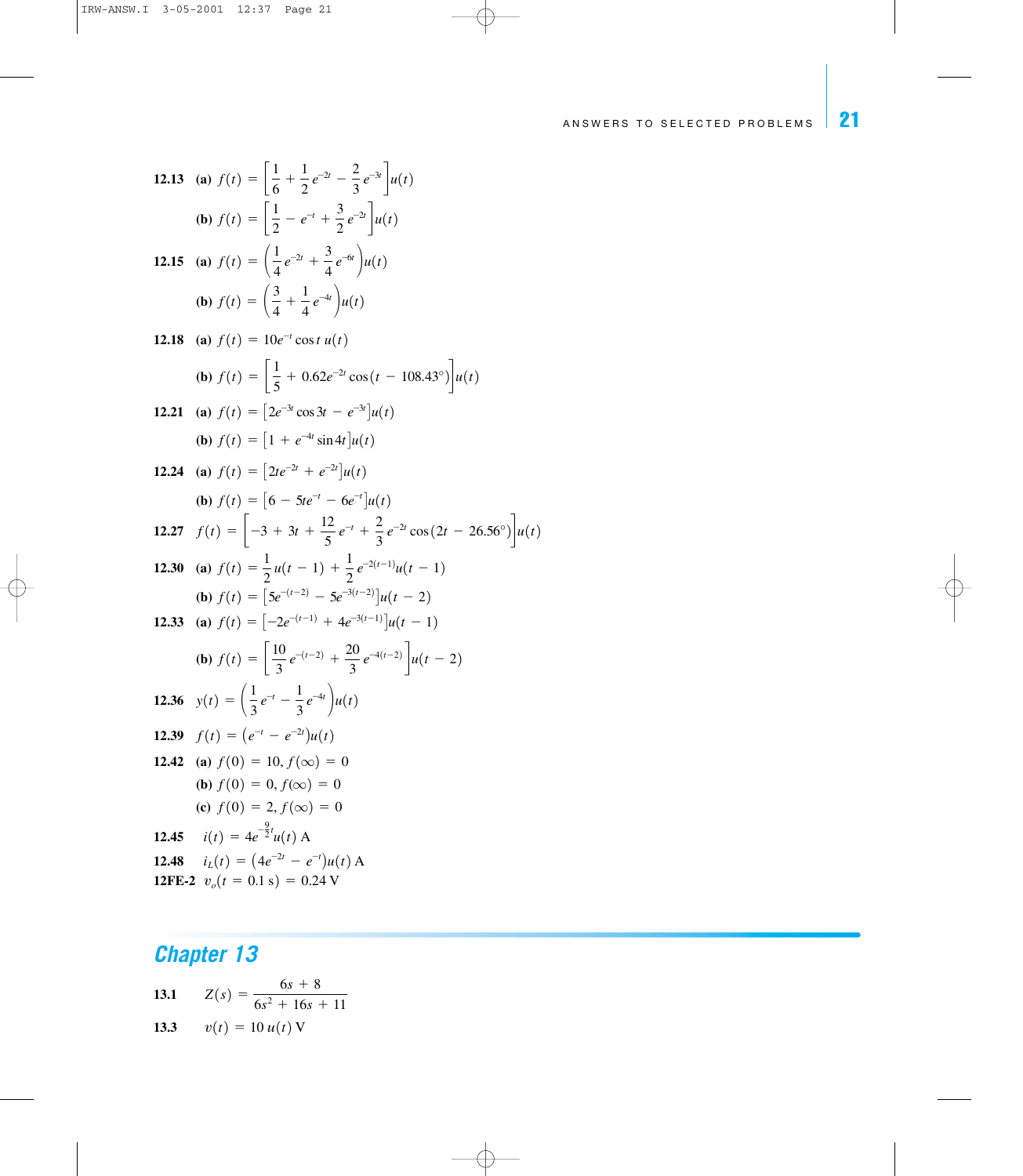**13.5 13.7 13.10 13.13**  $v_o(t) = (1 - 5e^{-4t})u(t)$  V **13.16**  $v_o(t) = \left(-\frac{4}{3}\right)$ **13.19**  $v_o(t) = 2\sqrt{2}e^{-t}\cos(t - 45^\circ)u(t)$  V **13.22**  $i_o(t) = \left[1 - \frac{2}{3}e^{-\frac{4t}{3}}\right]u(t)$  A **13.25**  $v_o(t) = \left(\frac{8}{3}\right)$ **13.28**  $v_o(t) = 5e^{-3t}u(t)$  V,  $t > 0$ **13.30**  $i_o(t) = -e^{\frac{-t}{2}}u(t)$  A,  $t > 0$ **13.32**  $i_o(t) = \frac{3}{2} e^{-\frac{9t}{2}} u(t) \text{ A}, t > 0$ **13.35**  $v_o(t) = (4 + 2e^{-\frac{5t}{12}})u(t) \text{ V}, t > 0$ **13.37**  $v_o(t) = 1.15[e^{-0.42t} - e^{-1.58t}]u(t) \text{ V}, t > 0$ **13.40**  $v_o(t) = 2.31[e^{-0.35t} - e^{-5.65t}]u(t) \text{ V}, t > 0$ **13.43**  $v_o(t) = (8 - 8e^{-4t})u(t) - [8 - 8e^{-4(t-1)}]u(t-1)$  V **13.46**  $\frac{V_o}{V}$ **13.49**  $\frac{V_o}{V}$ **13.52** Yes **13.54** No, overdamped **13.56**  $C = 0.5$  F **13.59**  $v_o(t) = 4.7 \cos(t-45^\circ)$  V **13.62**  $i_o(t) = 12\sqrt{2}\cos(2t + 45^\circ)$  A  $\mathbf{V}_S$ =  $-s$  $R_1C_1$  $s^2 + s \left( \frac{C_1}{C_1 C_2 R_3} \right)$  $+\frac{C_2}{\sqrt{C_2}}$  $\left(\frac{C_2}{C_1C_2R_3}\right) + \frac{R_1R_2}{C_1C_2R_1R_3}$  $C_1C_2R_1R_2R_3$  $\mathbf{V}_S$  $= \left( 1 + \frac{R_1}{R_1} \right)$  $\left(\frac{R_1}{R_2}\right) \frac{(1 + sCR)}{1 + sCR_1}, R = R_1 || R_2$  $^{2}u(t)$  A, +  $4e^{-2t} - \frac{17}{3}e^{-\frac{3t}{2}}\bigg)u(t)$  V + 2 $e^{-t}$  -  $\frac{20}{3}e^{-3t}$   $\bigg)u(t)$  V  $v_o(t) = \frac{6}{7} \left( 1 - e^{-\frac{7t}{4}} \right) u(t) \text{ V}$  $v(t) = (5e^{-t} - 4500te^{-t})u(t)$  mV  $i_o(t) = \left(2 - e^{-t} - \frac{4}{3}e^{-\frac{2}{3}t}\right)u(t)$  A 22 ANSWERS TO SELECTED PROBLEMS

13FE-2 
$$
\frac{\mathbf{V}_o}{\mathbf{V}_s} = \frac{s}{s^2 + s + 2}
$$
, the network is underdamped.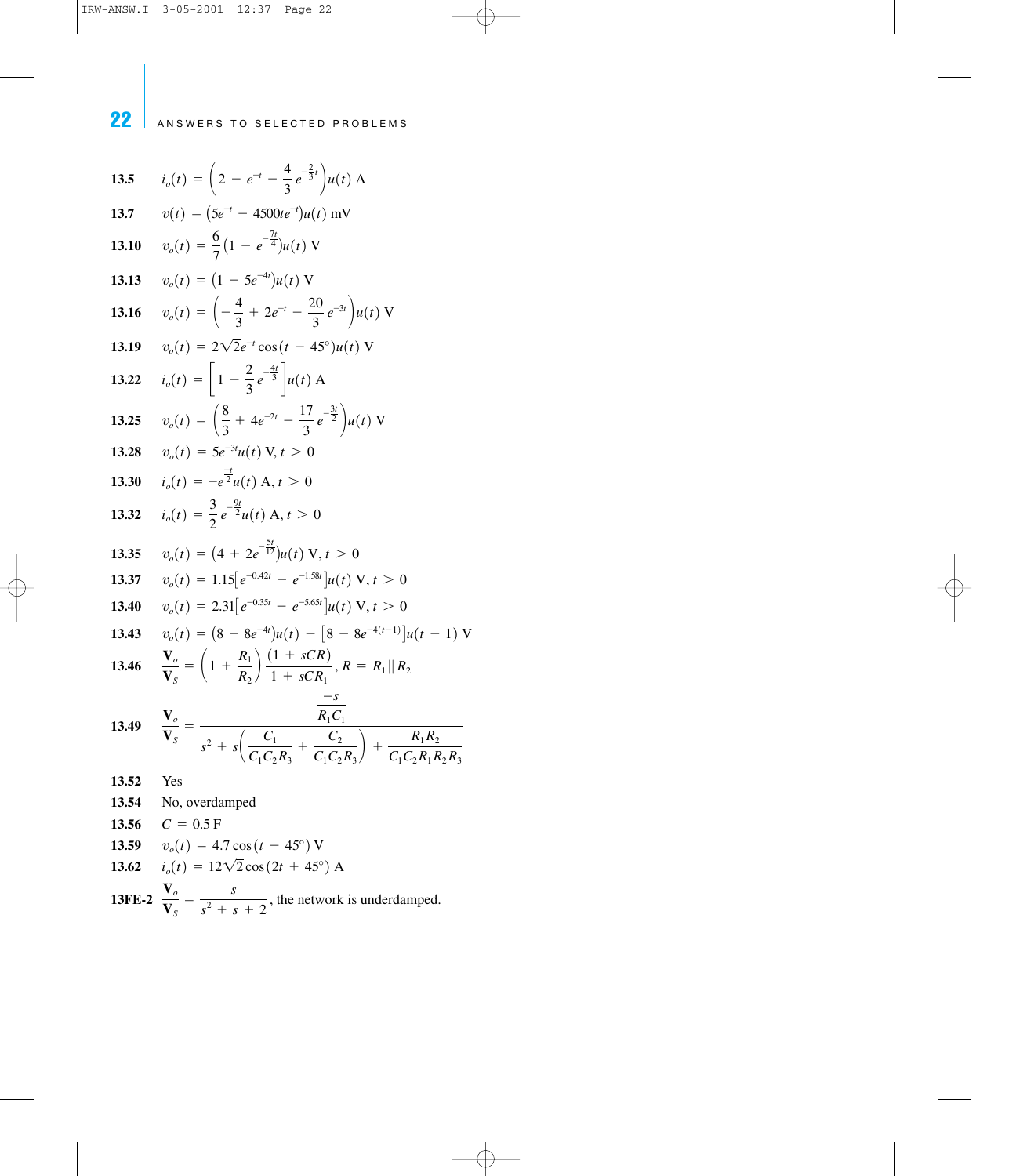**14.31**  $V(\omega) = \frac{2A}{j\omega} (1 - \cos \omega T)$ 

**Chapter 14**  
\n14.1 
$$
f(t) = \sum_{\substack{n=-\infty \ n \text{ odd}}}^{\infty} \frac{2}{n\pi n} e^{jn\omega_0 t}
$$
  
\n14.3  $f(t) = \sum_{n=-\infty}^{\infty} \frac{6}{n\pi} e^{-jn\pi t} \sin\left(\frac{n\pi}{5}\right)$   
\n14.5  $f(t) = \frac{1}{2} + \sum_{\substack{n=-\infty \ n \text{ odd}}}^{\infty} \frac{-2}{n^2\pi^2} e^{jn\pi t}$   
\n14.8  $v(t) = \sum_{n=0}^{\infty} (-1)^{n+1} \frac{20}{n\pi} \sin nt$   
\n14.10  $a_0 = \frac{4}{4}, b_n = 0$   
\n $a_n = \frac{4}{n^2\pi^2} \left[ \cos\left(\frac{n\pi}{2}\right) - 1 \right] + \frac{2}{n\pi} \sin\left(\frac{n\pi}{2}\right)$   
\n14.13  $a_0 = \frac{-\pi}{4}$   
\n $a_n = \frac{1}{n^2} (\cos(n\pi) - 1)$   
\n $b_n = \frac{1}{n} (1 - 2 \cos n\pi)$   
\n14.16  $a_0 = \frac{1}{4}$   
\n $a_n = \frac{1}{n^2\pi^2} (\cos(n\pi) - 1)$   
\n $b_n = \frac{1}{n\pi} (\cos(n\pi) - 2)$   
\n14.19  $f(t) = \frac{A}{\pi} + \frac{A}{2} \sin(\pi t) + \sum_{n=-\infty}^{\infty} \frac{2A}{\pi(1 - n^2)} \cos n\omega_0 t$   
\n14.22  $f(t) = -4 \sin 20\pi t - 5 \sin 40\pi t - 3 \sin 60\pi t - 2 \sin 80\pi t - \sin 100\pi t$   
\n14.23  $i_n(t) = \frac{(-1)^{n+1}20}{n\pi} [\text{G}(n) | \cos(n\pi) - 90^\circ + \theta n]$   
\n $\text{G}(n) = \frac{1}{1 + 3jn}, \theta n = \frac{1}{2\pi} (2n)$   
\n14.28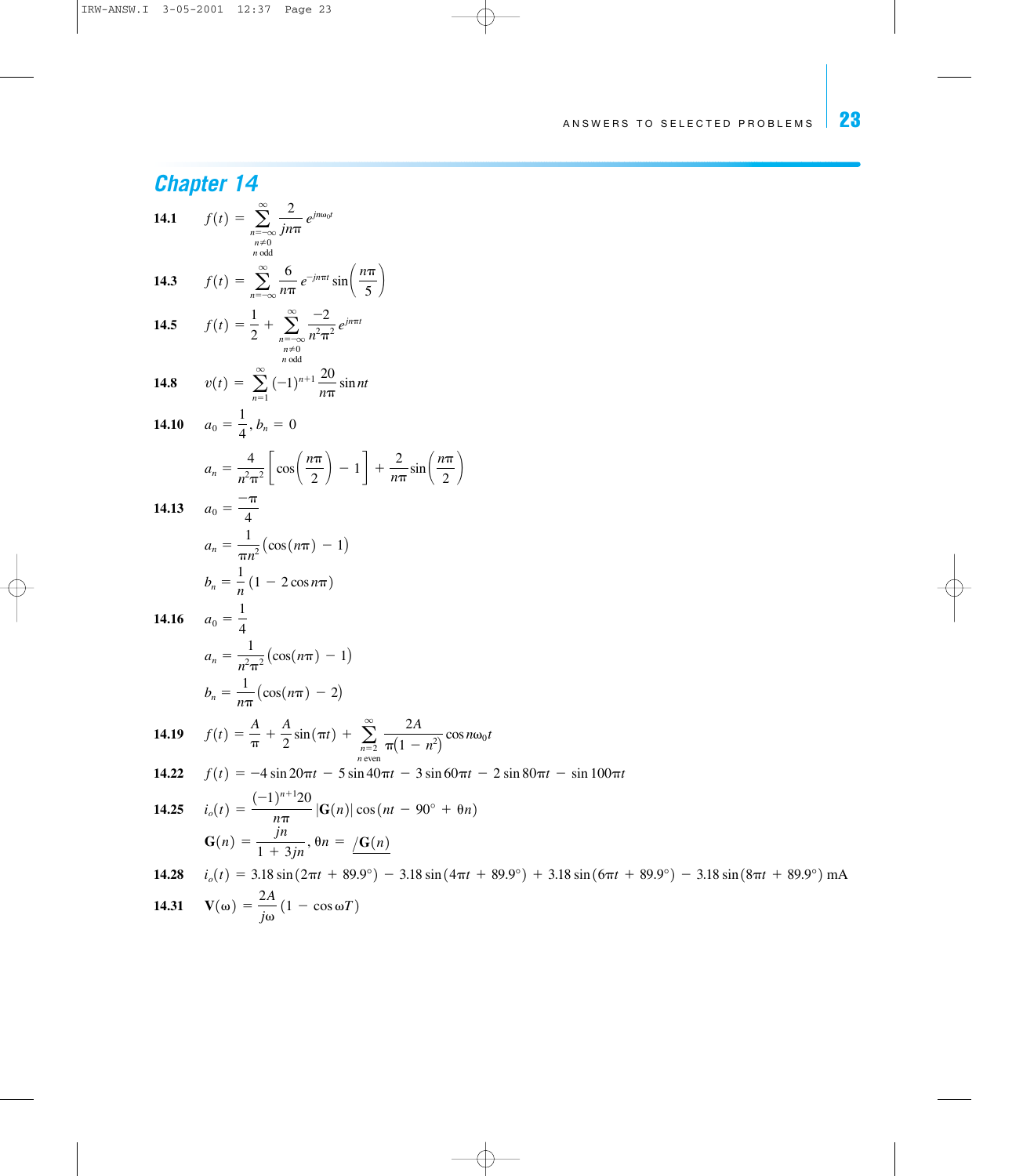**14.34** 
$$
\mathbf{F}(\omega) = \frac{2a}{a^2 + \omega^2}
$$
  
\n**14.37**  $v_o(t) = (e^{-3t} - e^{-4t})u(t) \text{ V}$   
\n**14.40**  $v_o(t) = \frac{2}{3} [e^{-t} - e^{-4t}]u(t) \text{ V}$ 

**14FE-1**  $a_0 = 0$  since the average value is zero  $a_n = 0$  for all *n* since this is an odd function  $b_n=0$  for *n* even because of half-wave symmetry  $b_n$  = finite numbers for *n* odd

15.1 (a) 
$$
y_{11} = \frac{1}{Z_L}
$$
,  $y_{12} = \frac{-1}{Z_L}$ ,  $y_{21} = \frac{-1}{Z_L}$ ,  $y_{22} = \frac{1}{Z_L}$   
\n(b)  $z_{11} = Z_L$ ,  $z_{12} = Z_L$ ,  $z_{21} = Z_L$ ,  $z_{22} = Z_L$   
\n15.3  $y_{11} = \frac{1}{14} S$ ,  $y_{12} = \frac{-1}{21} S$ ,  $y_{21} = \frac{-1}{21} S$ ,  $y_{22} = \frac{1}{7} S$   
\n15.5  $y_{11} = \frac{1}{Z_1}$ ,  $y_{12} = 0$ ,  $y_{21} = \frac{y}{Z_2}$ ,  $y_{22} = \frac{1}{Z_2}$   
\n15.8  $z_{11} = 18 \Omega$ ,  $z_{12} = 6 \Omega$ ,  $z_{21} = 6 \Omega$ ,  $z_{22} = 9 \Omega$   
\n15.11  $\frac{V_o}{V_1} = -65.6$   
\n15.13  $\frac{V_2}{V_1} = -438$   
\n15.16  $z_{11} = R_1$ ,  $z_{12} = nR_1$ ,  $z_{21} = nR_1$ ,  $z_{22} = n^2(R_1 + R_2)$   
\n15.19  $h_{11} = 6 \Omega$ ,  $h_{12} = 0.5$ ,  $h_{21} = -0.5$ ,  $h_{22} = \frac{1}{8} S$   
\n15.22  $A = 1$ ,  $B = -j1 \Omega$ ,  $C = 15$ ,  $D = 1 - j$   
\n15.25  $A = \frac{R_1 + R_2}{\gamma + R_2}$ ,  $B = \frac{R_1 R_3 + R_2 R_3 + R_1 R_2 - \gamma R_2}{\gamma + R_2}$   
\n $C = \frac{1}{\gamma + R_2}$ ,  $D = \frac{R_2 + R_3}{\gamma + R_2}$   
\n15.28 <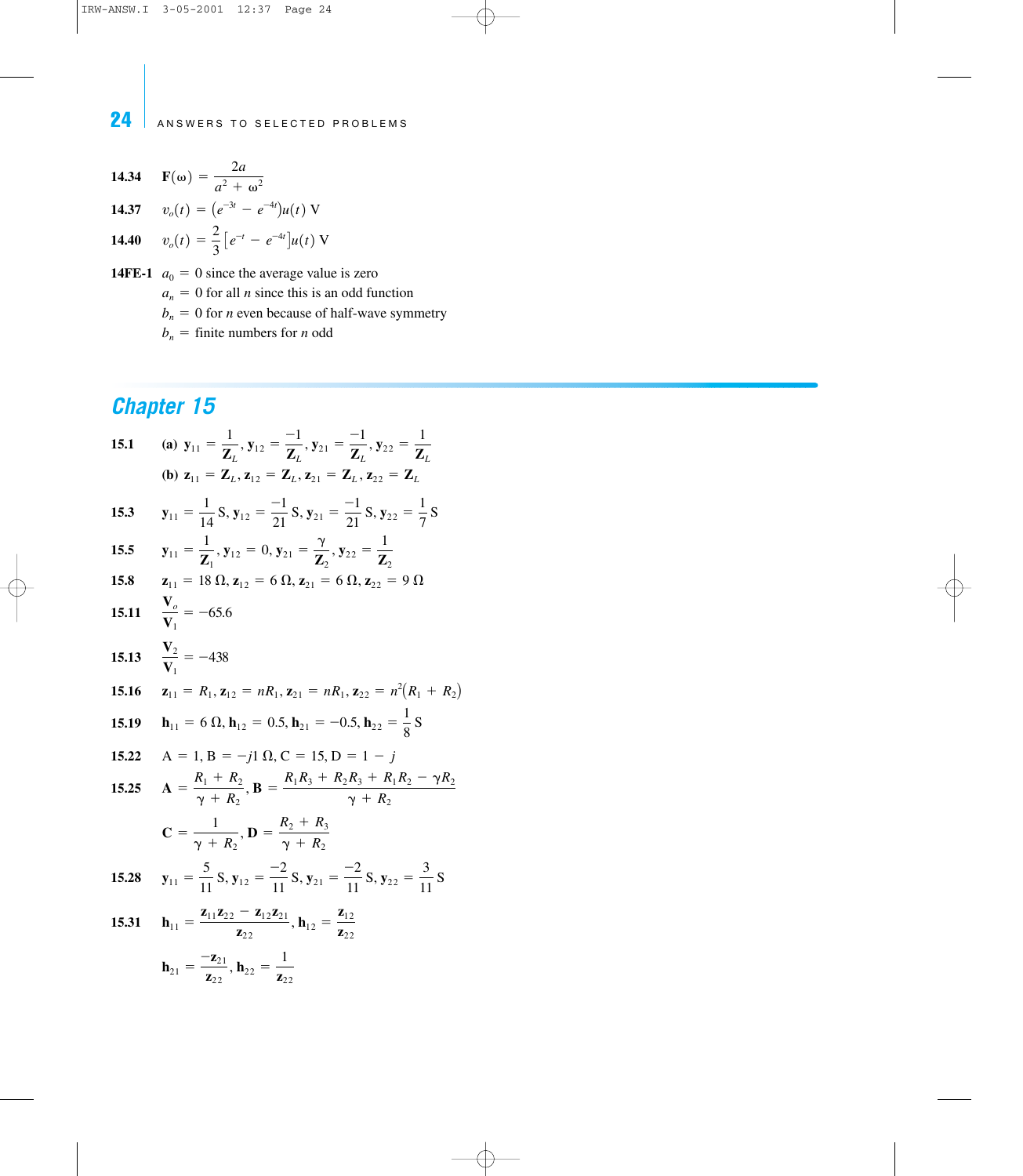**15.33** 
$$
\mathbf{Y}_{1n} = 1 \text{ S}
$$
  
\n**15.36**  $\mathbf{Z}_{T} = \begin{bmatrix} 18 & 6 \\ 6 & 9 \end{bmatrix}$   
\n**15.39**  $\begin{bmatrix} \mathbf{A} & \mathbf{B} \\ \mathbf{C} & \mathbf{D} \end{bmatrix} = \begin{bmatrix} 3 & j8 \\ 3 - j & 3 + j8 \end{bmatrix}$   
\n**15FE-1**  $V_{1} = 36 \text{ V}$ 

# *Chapter 16*

| 16.1 | $V_D(V)$              | $I_D(A)$                                    |            |
|------|-----------------------|---------------------------------------------|------------|
|      |                       |                                             |            |
|      | 0.25                  | $1.7 \times 10^{-11}$                       |            |
|      | 0.50                  | $2.9 \times 10^{-7}$                        |            |
|      | 0.75                  | $5.0 \times 10^{-3}$                        |            |
| 16.3 | (a) $9.4 \text{ V}$ , | (c) $3.4 \text{ V}$ ,<br>( <b>b</b> ) 10 V, | (d) $-1$ V |



**16.8** 
$$
\frac{V_o}{V_{IN}} = \frac{g_m R_{eq}}{g_m R_{eq} + 1}, R_0 = \frac{R_{eq}}{g_m R_{eq} + 1}
$$

$$
R_{eq} = R_S || \text{rds}
$$

For given values  $R_o=83.3 \Omega$ A good application is a voltage buffer much like the unity gain buffer op-amp.

**16.10** 
$$
v_o = \frac{g_m R_D}{2} (v_2 - v_1)
$$
  
\n**16.12**  $R_{ON} = \frac{1}{2} \Omega, R_1 = 149.5 \Omega$   
\n**16.13**  $R_{ON} \le 1.2 \Omega$